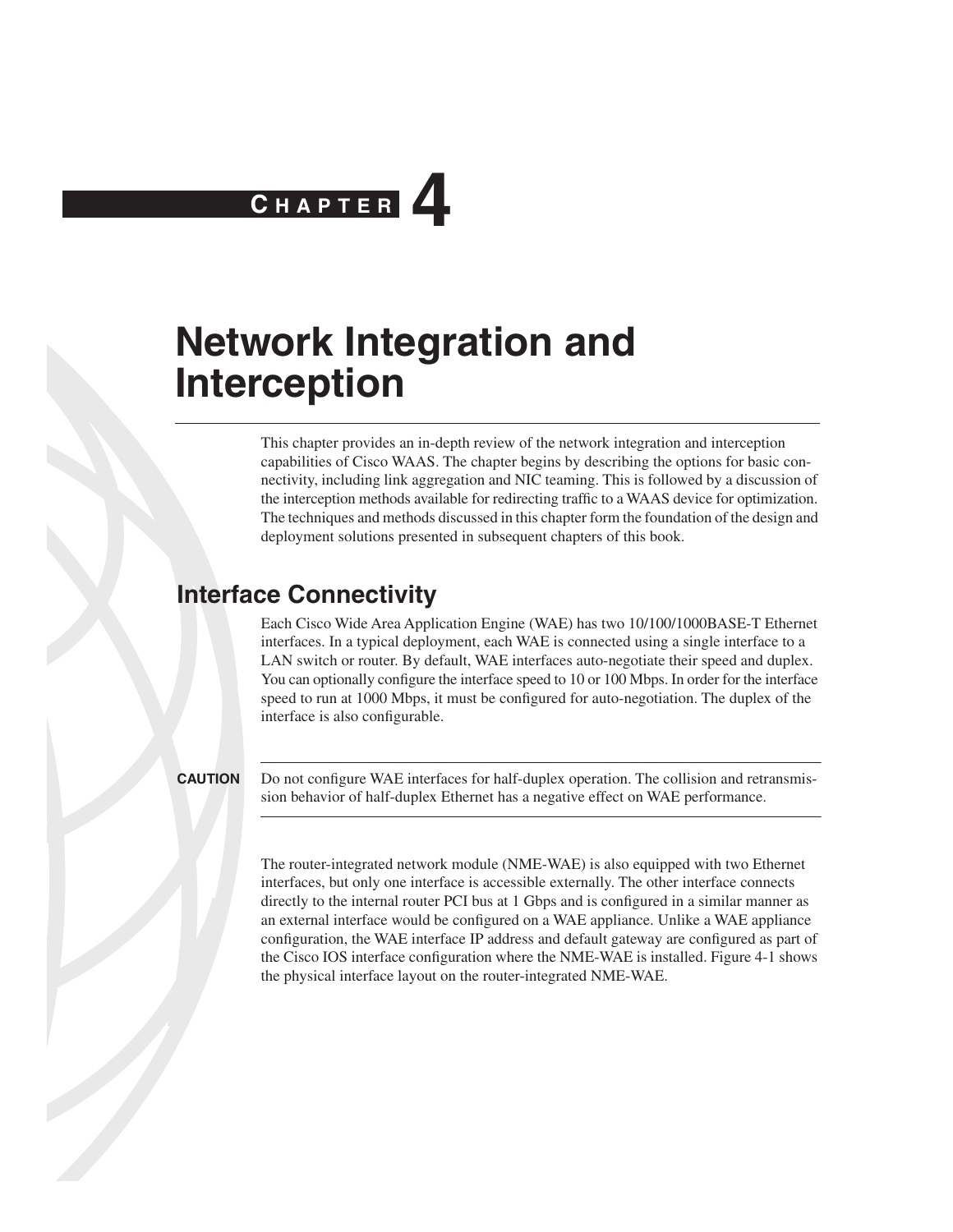

**Figure 4-1** *NME-WAE Physical Interface Connectivity*

The WAE interface configuration options are similar to the Cisco IOS configuration options, both in terms of function and CLI commands. Example 4-1 shows the interface configuration options available on a WAE.

**Example 4-1** *WAE Interface Configuration Options* 

```
WAE-612(config)# interface gigabitEthernet 1/0
WAE-612(config-if)# ?
  autosense Interface autosense
  bandwidth Interface bandwidth
  cdp Cisco Discovery Protocol Interface Config commands
  channel-group Configure EtherChannel group
  description Interface specific description
  exit Exit from this submode
  full-duplex Interface fullduplex
  half-duplex Interface halfduplex
  ip Interface Internet Protocol Config commands
  mtu Set the interface Maximum Transmission Unit (MTU)
  no Negate a command or set its defaults
  shutdown Shutdown the specific interface
  standby Standby interface config commands
WAE-612(config-if)#
```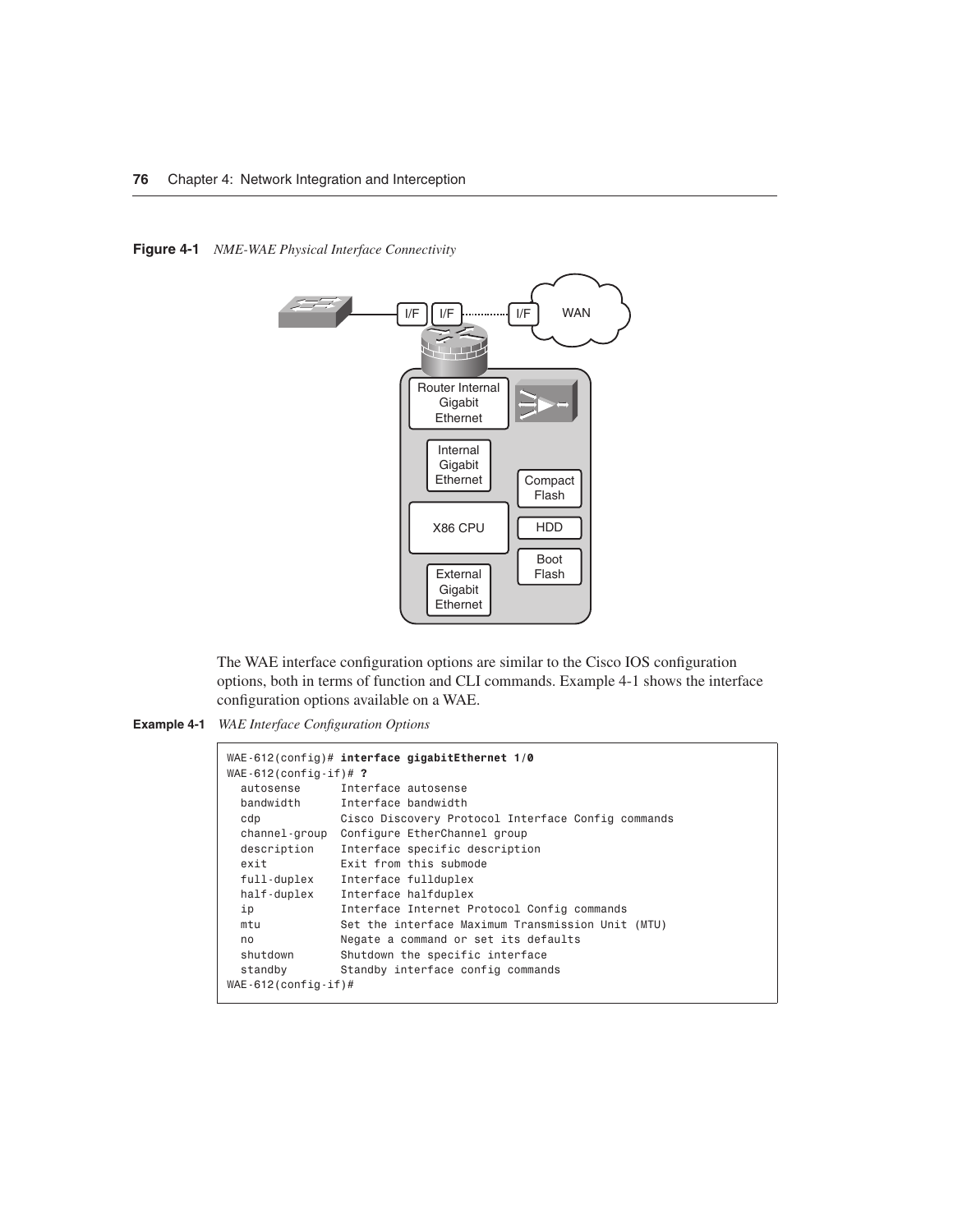One of the interface configuration commands that behaves differently in WAAS versus IOS is the **bandwidth** command. The **bandwidth** interface configuration command in WAAS is used to specify the speed of the interface when auto-negotiation is disabled. The way in which the **standby** interface command is used is another important difference between WAAS and IOS. In IOS, the **standby** interface command is used for configuring the Hot Standby Router Protocol (HSRP) feature, while in WAAS it is used to configure the standby interface feature, described in the next section. You can see from the output in Example 4-1 that the remaining WAAS interface configuration commands are similar to the corresponding IOS interface configuration commands.

You can explicitly configure the interface with an IP address and subnet mask, or the WAE can acquire an IP address using DHCP. Each WAE interface can also be configured with multiple secondary IP addresses. It is also possible for the same interface to acquire an IP address through DHCP, and have multiple secondary IP addresses statically configured. By default, the interfaces on a WAE are administratively disabled, and are automatically enabled when a valid IP address is configured.

Each WAE interface is primarily referenced using the standard Cisco IOS interface naming scheme:

<*interface-name*> <*slot/port*>

This is how WAE interfaces are referred to during configuration through the CLI or GUI. The interfaces also have an internal name by which the Linux operating system knows them. Table 4-1 shows the mapping between the internal and external interface names.

**Table 4-1** *WAE External and Internal Interface Names*

| <b>IOS Name</b>     | <b>Internal Name</b> |
|---------------------|----------------------|
| gigabitEthernet 1/0 | eth0                 |
| gigabitEthernet 2/0 | eth1                 |

Understanding the internal name of an interface is useful for understanding system log messages and using internal operating system tools, such as Ethereal or Tcpdump, which are useful for capturing traffic for offline analysis.

Just like the interface configuration, the outputs of interface **show** commands in WAAS are similar to Cisco IOS. Example 4-2 shows the output from the **show interface** command in WAAS.

**Example 4-2** *WAE* **show interface** *Command Output* 

```
AST6-CCO-02# show interface gigabitEthernet 1/0
Type:Ethernet
Ethernet address:00:11:25:AB:43:28
Internet address:10.88.81.2
```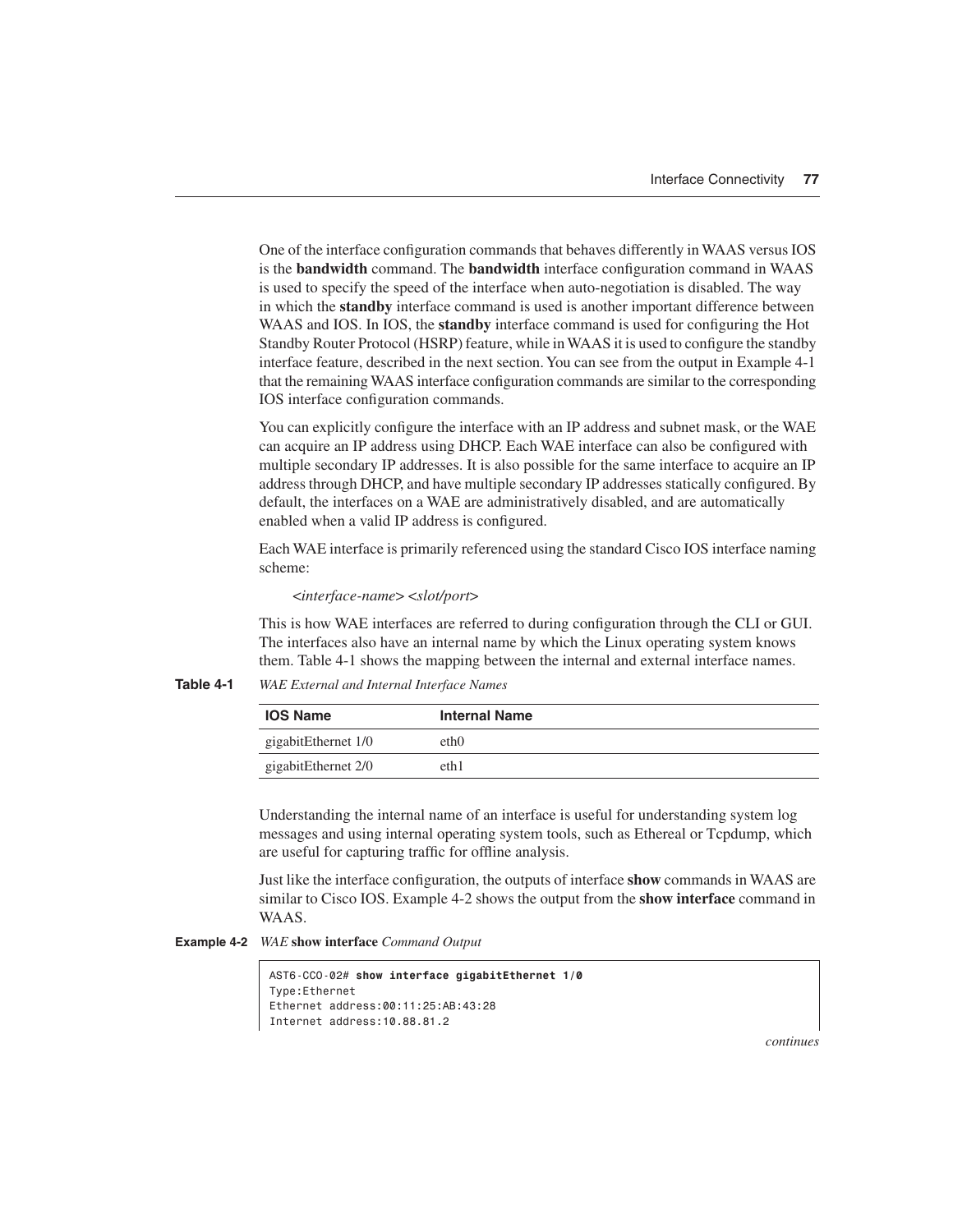```
Example 4-2 WAE show interface Command Output (Continued)
```

```
Broadcast address:10.88.81.15
Netmask:255.255.255.240
Maximum Transfer Unit Size:1500
Metric:1
Packets Received: 966044
Input Errors: 0
Input Packets Dropped: 0
Input Packets Overruns: 0
Input Packets Frames: 0
Packet Sent: 1046794
Output Errors: 0
Output Packets Dropped: 0
Output Packets Overruns: 0
Output Packets Carrier: 0
Output Queue Length:1000
Collisions: 0
Base address:0x2000
Flags:UP BROADCAST RUNNING MULTICAST 
Mode: autoselect, full-duplex, 100baseTX
AST6-CCO-02#
```
In addition to the normal interface information, such as IP address, Ethernet address, and counters, each interface also has a set of flags. These flags are the same flags that can be seen in the output of the **ifconfig** command in Linux. The two most important flags are UP and RUNNING. The presence of the UP flag indicates that the interface is administratively enabled. The presence of the RUNNING flag indicates that line protocol on the interface is operational.

#### **Link Aggregation Using EtherChannel**

To increase the available interface bandwidth for a WAE, Cisco WAAS supports EtherChannel. EtherChannel allows for the grouping of multiple physical interfaces to create a single "virtual" interface. The virtual interface, which functions as a single interface, has the aggregate bandwidth of the available physical interfaces in the channel group. EtherChannel is useful when the output from a single WAE exceeds the physical limitations of a single interface. For example, some remote sites may only have 100-Mbps LAN connections available, whereas the traffic from a single WAE can easily exceed 100 Mbps. In these situations, using EtherChannel to group both physical WAE interfaces together provides 200 Mbps of usable interface bandwidth.

In addition to increasing the available interface bandwidth, the EtherChannel has automatic failure and recovery detection based on the link state of each individual interface. In the event of a single interface failure, traffic continues to pass over the remaining interface in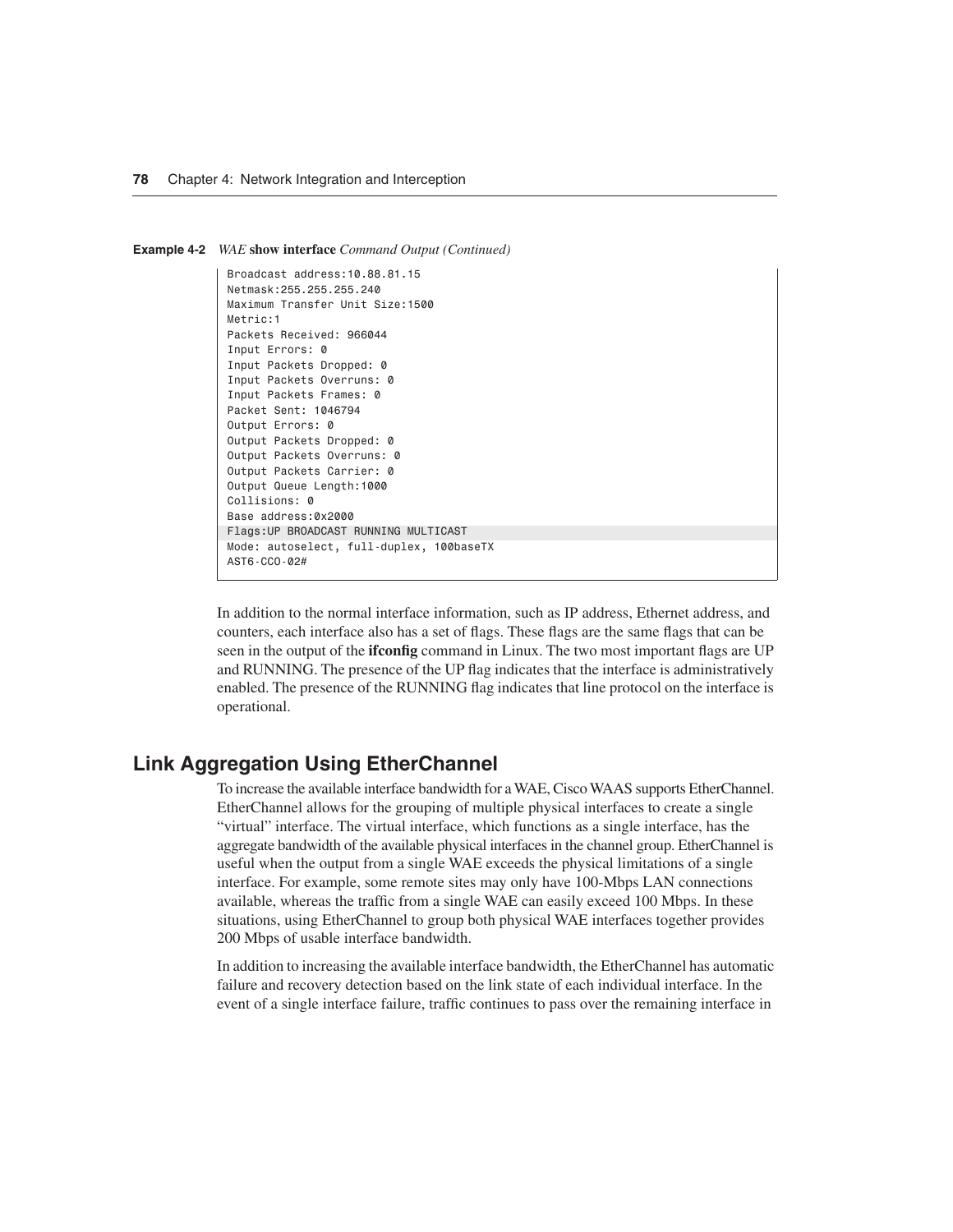the channel group. The EtherChannel interface uses the MAC address from one of the physical interfaces in the group. The same MAC address is used persistently for the EtherChannel interface, even if the physical interface associated with that MAC address goes down. The formation of an EtherChannel in WAAS is based purely on device configuration. WAAS does not support Cisco Port Aggregation Protocol (PAgP) or 802.3ad Link Aggregation Control Protocol (LACP). When configuring EtherChannel between a WAE and a LAN switch, the channel mode on the LAN switch should be set to On for the WAE EtherChannel.

By default, the WAE load balances packets across all available interfaces in the channel group using a round-robin algorithm. WAAS also supports load balancing using destination IP address or destination MAC address.

Figure 4-2 shows a WAE connected to a single LAN switch using EtherChannel.





#### EtherChannel Configuration

Configuring EtherChannel in WAAS involves the following steps:

- **Step 1** Create a virtual PortChannel interface.
- **Step 2** Configure an IP address and subnet mask for the PortChannel interface.
- **Step 3** Assign the physical interfaces to the PortChannel.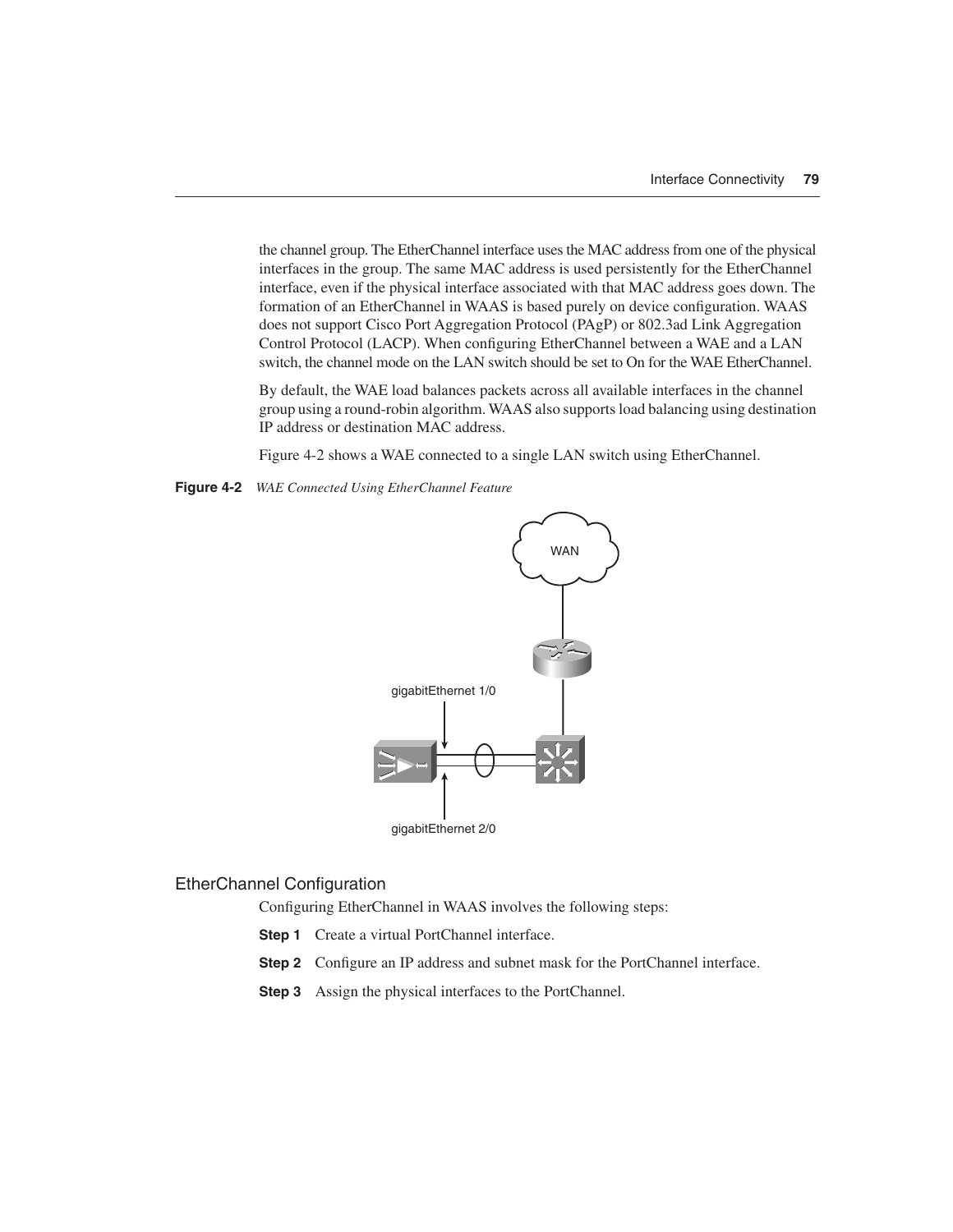Example 4-3 shows a basic EtherChannel configuration.

**Example 4-3** *WAE EtherChannel Configuration*

```
!
interface PortChannel 1
  description ** EtherChannel Link to Switch ABC ***
 ip address 10.10.10.5 255.255.255.0
 exit
!
interface GigabitEthernet 1/0
 channel-group 1
 exit
interface GigabitEthernet 2/0
 channel-group 1
  exit
!
```
You should observe the following limitations when configuring EtherChannel in WAAS:

- Both interfaces in the channel group must run at the same speed.
- Access control lists (ACL) are still applied to each physical interface.

The load-balancing algorithm used for distributing traffic across the EtherChannel is configured using the following command:

*port-channel load-balance dst-ip* | *dst-mac* | *round-robin*

The command is configured globally and applies to all PortChannels on the WAE.

To check the status of the PortChannel interface, use the **show interface PortChannel**  *channel-number* command. Example 4-4 demonstrates the output of this command.

**Example 4-4** *WAAS* **show interface PortChannel** *Output* 

```
AST6-CCO-01# show interface PortChannel 1
Interface PortChannel 1 (2 physical interface(s)):
         GigabitEthernet 1/0 (active)
         GigabitEthernet 2/0 (active)
---------------------
Type:Ethernet
Ethernet address:00:11:25:AB:43:32
Internet address:10.88.80.130
Broadcast address:10.88.80.255
Netmask:255.255.255.128
Maximum Transfer Unit Size:1500
Metric:1
Packets Received: 815996
Input Errors: 0
Input Packets Dropped: 0
Input Packets Overruns: 0
Input Packets Frames: 0
```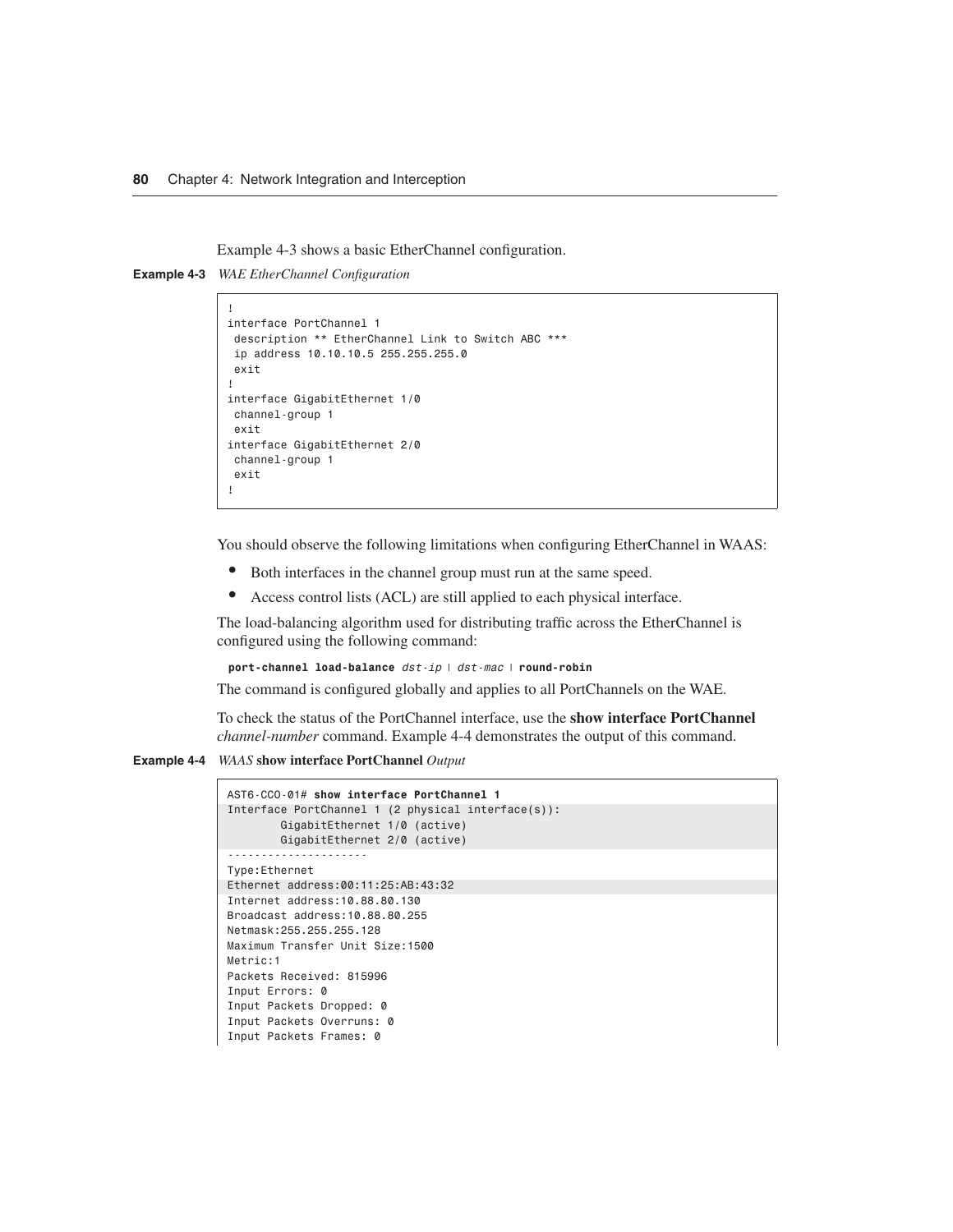#### **Example 4-4** *WAAS* **show interface PortChannel** *Output (Continued)*

```
Packet Sent: 321842
Output Errors: 0
Output Packets Dropped: 0
Output Packets Overruns: 0
Output Packets Carrier: 0
Output Queue Length:0
Collisions: 0
Flags:UP BROADCAST RUNNING MASTER MULTICAST 
MASTER
AST6-CCO-01#
```
Each member of the channel group, along with the status of the interface, is shown at the beginning of the output. The MASTER flag in the example output indicates that this is the virtual EtherChannel interface. Also notice the Ethernet address, which is taken from one of the physical interfaces in the channel group. Example 4-5 demonstrates the same command for each physical interface in the channel group.

**Example 4-5** *Channel Group Member Interface Output* 

```
AST6-CCO-01# show interface gigabitEthernet 1/0
Type:Ethernet
Ethernet address:00:11:25:AB:43:32
Internet address:10.88.80.130
Broadcast address:10.88.80.255
Netmask:255.255.255.128
Maximum Transfer Unit Size:1500
Metric:1
Packets Received: 816176
Input Errors: 0
Input Packets Dropped: 0
Input Packets Overruns: 0
Input Packets Frames: 0
Packet Sent: 321880
Output Errors: 0
Output Packets Dropped: 0
Output Packets Overruns: 0
Output Packets Carrier: 0
Output Queue Length:1000
Collisions: 0
Base address:0x2000
Flags:UP BROADCAST RUNNING SLAVE MULTICAST 
SLAVEMode: full-duplex, 100baseTX
AST6-CCO-01#
AST6-CCO-01# show interface gigabitEthernet 2/0
Type:Ethernet
Ethernet address:00:11:25:AB:43:32
Internet address:10.88.80.130
Broadcast address:10.88.80.255
Netmask:255.255.255.128
```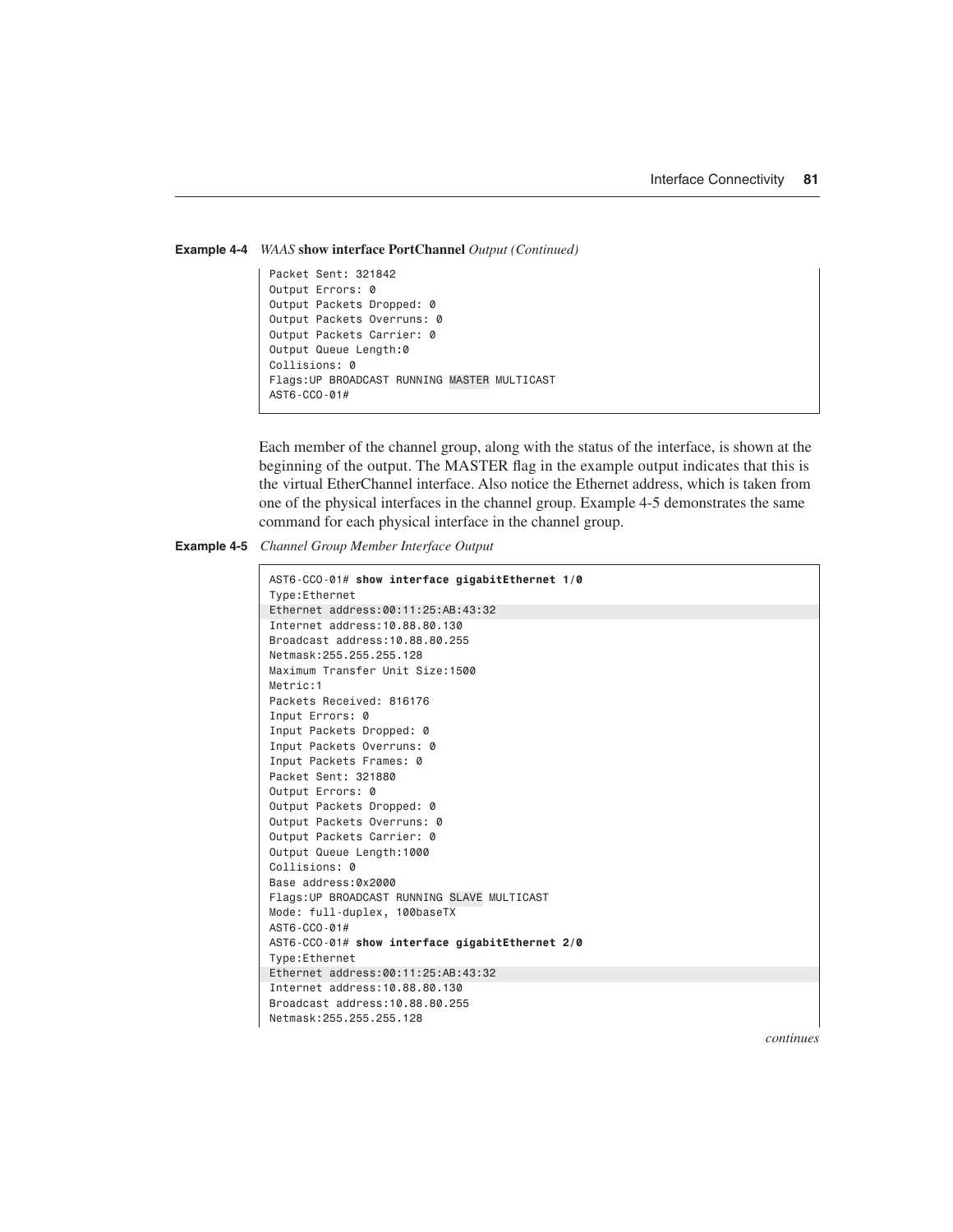**Example 4-5** *Channel Group Member Interface Output (Continued)*

*Maximum Transfer Unit Size:1500 Metric:1 Packets Received: 0 Input Errors: 0 Input Packets Dropped: 0 Input Packets Overruns: 0 Input Packets Frames: 0 Packet Sent: 0 Output Errors: 0 Output Packets Dropped: 0 Output Packets Overruns: 0 Output Packets Carrier: 0 Output Queue Length:1000 Collisions: 0 Base address:0x3400 Flags:UP BROADCAST SLAVE MULTICAST SLAVEMode: autoselect AST6-CCO-01#*

The command output for each physical interface is the same as it is without EtherChannel configured, with the following exceptions:

- The SLAVE flag is set, indicating that the interface is part of an EtherChannel group.
- The Ethernet address for each interface is the same, and matches the MAC address used by the virtual EtherChannel interface.

#### **Using the Standby Interface Feature**

When you do not require increased interface bandwidth but desire interface redundancy, you can use the standby interface feature. The standby interface feature configures both physical interfaces on the WAE in an active/standby failover pair. At any point in time, only one of the interfaces is active and passing traffic. The second interface, or standby interface, is passively waiting to take over in the event that the active interface fails. When the active interface fails, the standby interface takes over the active role. When the previously active interface recovers, it assumes the standby role. The interface with the highest priority is preferred as the active interface. The priority is configurable.

The standby interface feature has become a popular choice for deployments because the WAE can be physically connected to two different LAN switches. This prevents the failure of a single LAN switch or switchport from disrupting the operation of the WAE. Figure 4-3 shows an example of a WAE connected using the standby interface feature.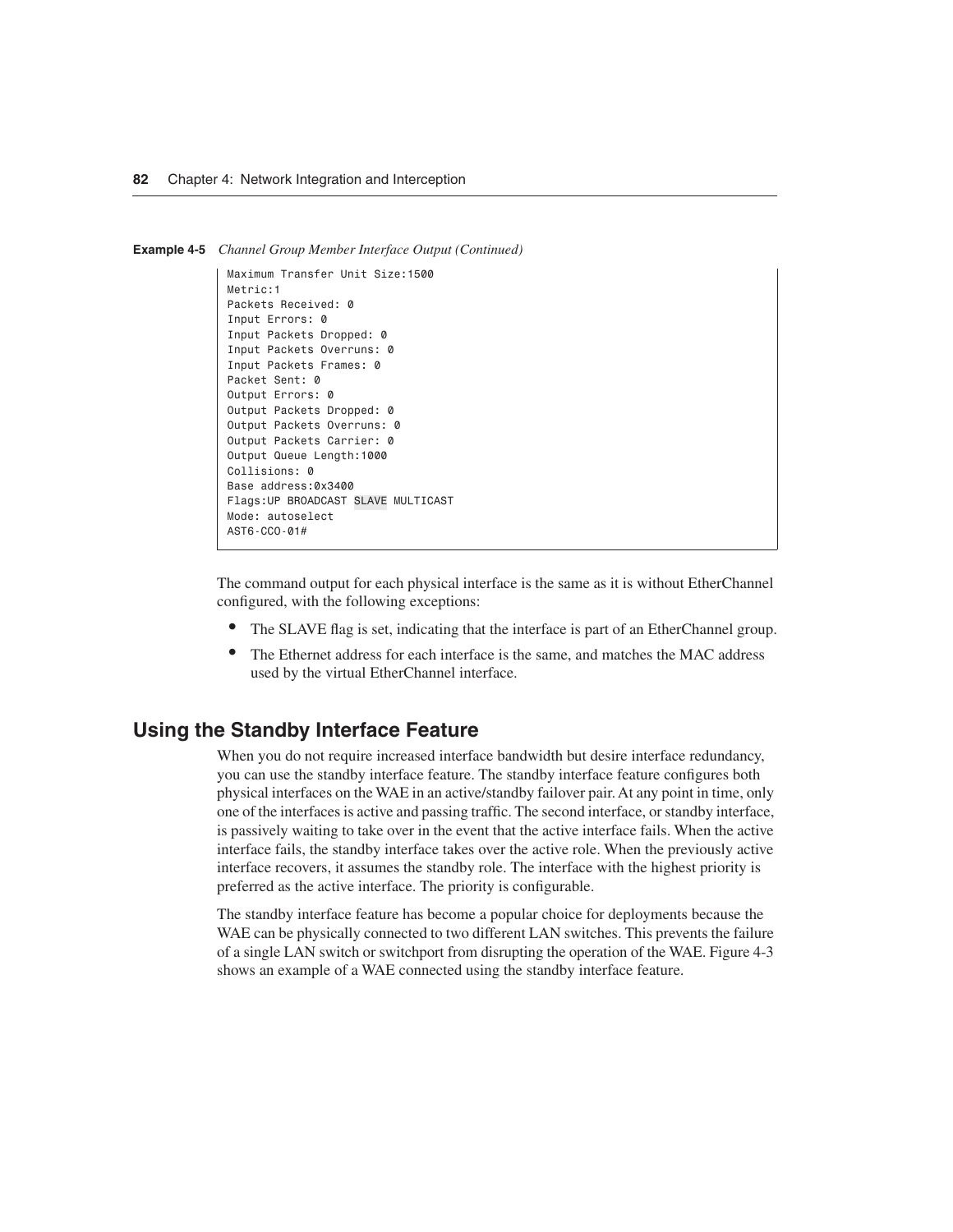

#### **Figure 4-3** *WAE Connected Using Standby Interface Feature*

The failure of the active interface in the standby group is detected using three different methods. The first method monitors the link state of the active interface. Line protocol is up when the RUNNING flag is present on the Ethernet interface. If line protocol fails on the active interface, the interface is marked as down.

The second method uses an ICMP ping to check availability of the default gateway configured on the WAE. An ICMP echo request is sent once every 10 seconds to the configured default gateway. If there is a response to the echo request, the interface is considered up. If there is no response to the echo request, five more echo requests are sent. If at least three responses are received, the interface is considered up. Otherwise, the interface is considered failed, and the interface is marked as down.

The final method available for monitoring the health of the active interface uses the interface error count to determine if an unacceptable number of errors have been seen on the interface. The error count is the absolute number of transmit and receive errors on the active interface. This check is disabled by default, but can be enabled using the following command:

#### *errors 1-2147483647*

The interface state and error counts (when configured) are checked once every 10 seconds. If the active link fails or the error count threshold is exceeded, the interface with the next highest priority is activated. When the failed interface recovers, it becomes the standby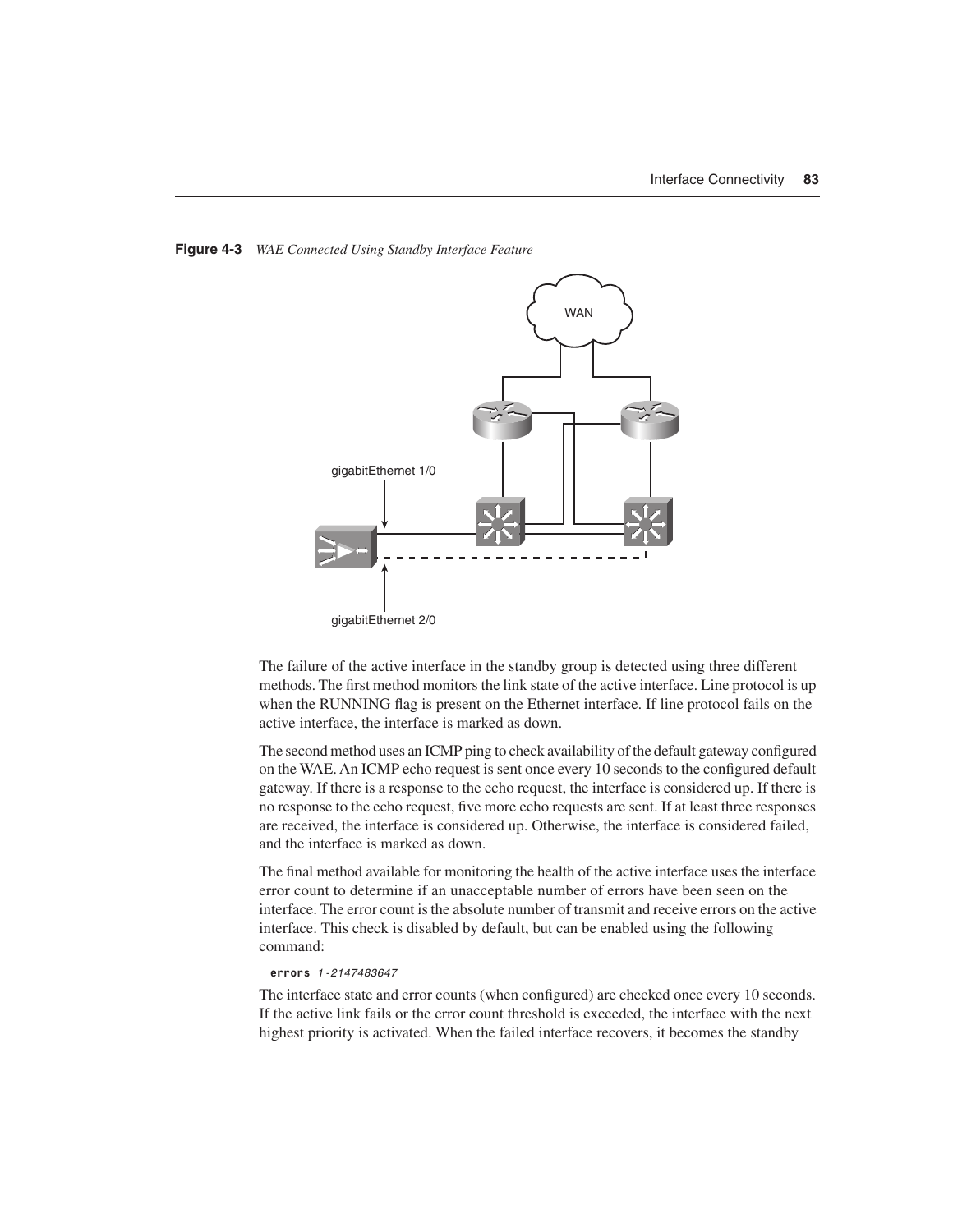interface for the group. The standby interface does not have a preempt capability. When a new interface is activated, the WAE generates a gratuitous ARP to update the MAC address for the shared IP on all other devices on the same subnet. This prevents devices from sending traffic to the shared IP address on the WAE to the MAC address of the failed WAE interface.

#### Standby Interface Configuration

Configuring the standby interface feature in WAAS involves the following steps:

**Step 1** Create a virtual standby interface.

**Step 2** Configure an IP address and subnet mask for the standby interface.

**Step 3** Assign the physical interfaces to the standby group.

Example 4-6 shows a basic standby interface configuration.

**Example 4-6** *WAE Standby Interface Configuration*

```
!
interface Standby 1
  ip address 10.88.80.130 255.255.255.128
  exit
!
interface GigabitEthernet 1/0
 standby 1 priority 105
 exit
interface GigabitEthernet 2/0
  standby 1
  exit
!
```
You should observe the following limitations when configuring the standby interface feature within WAAS:

- The physical interfaces in the standby group do not require IP addresses.
- The standby interface feature does not have a preempt capability.

Each physical interface can be assigned a numeric priority between 1 and 2,147,483,647. The default standby priority for an interface is 100. The virtual standby interface uses the MAC address of the active interface. When the active interface fails and the standby interface takes over, the WAE generates a gratuitous ARP request to update the adjacent devices with the new MAC address associated with the WAE IP address.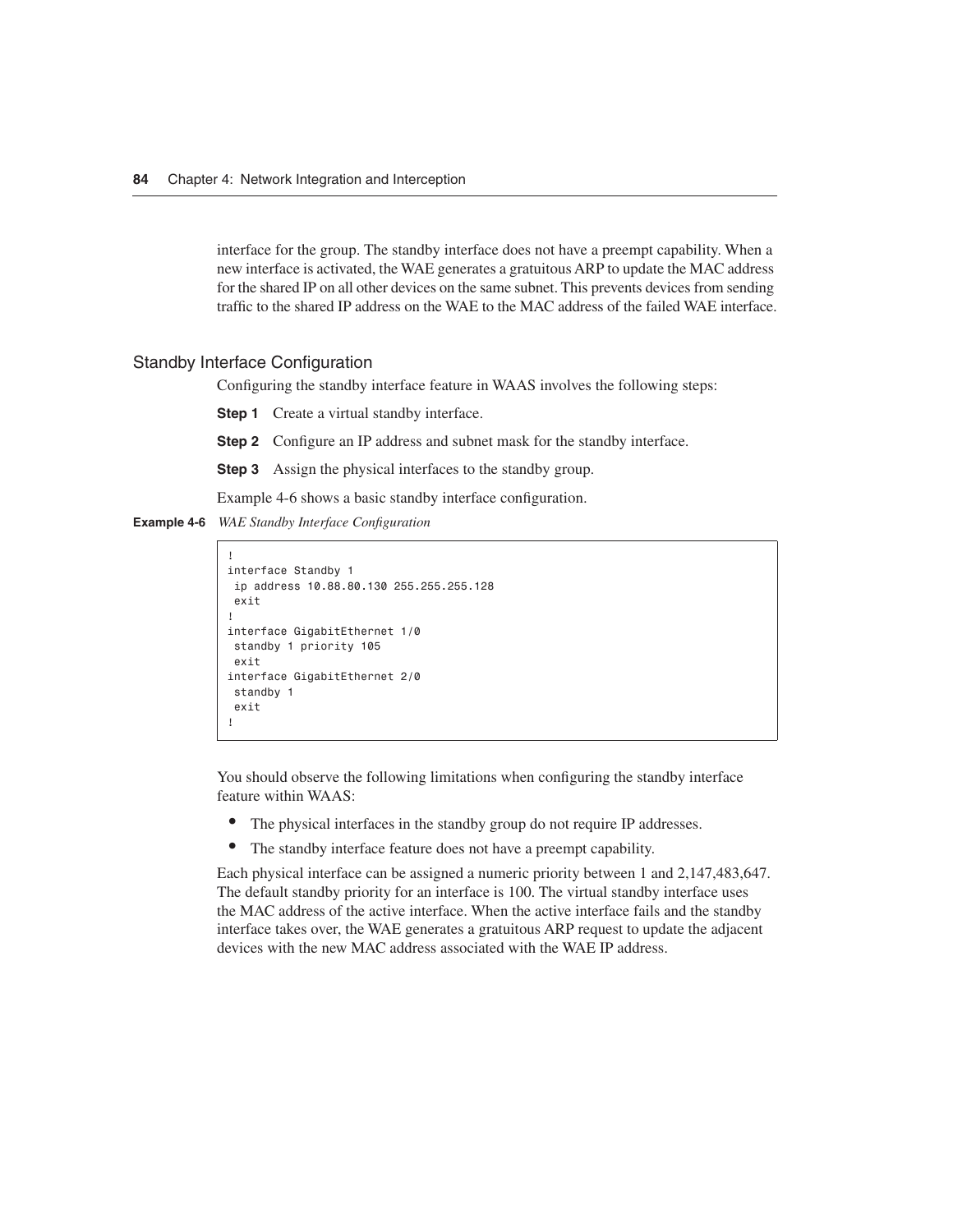To check the status of the standby interface, use the **show interface Standby** *standbyinterface-number* command. Example 4-7 shows the output of this command.

```
Example 4-7 WAAS show interface Standby Interface Output
```

```
AST6-CCO-01# show interface Standby 1
Standby Group: 1
         IP address: 10.88.80.130, netmask: 255.255.255.128
         Member interfaces: 
                 GigabitEthernet 1/0 priority: 105
                 GigabitEthernet 2/0 priority: 100
         Active interface: GigabitEthernet 1/0
AST6-CCO-01#
```
Each member of the standby group, as well as the status of the interface, is shown in the output. The current active interface is also displayed. The output for each physical interface is shown in Example 4-8.

**Example 4-8** *Standby Group Member Interface Output* 

```
AST6-CCO-01# show interface gigabitEthernet 1/0
Type:Ethernet
Ethernet address:00:11:25:AB:43:32
Internet address (secondary): 10.88.80.130 Netmask: 255.255.255.128
Maximum Transfer Unit Size:1500
Metric:1
Packets Received: 819025
Input Errors: 0
Input Packets Dropped: 0
Input Packets Overruns: 0
Input Packets Frames: 0
Packet Sent: 322492
Output Errors: 0
Output Packets Dropped: 0
Output Packets Overruns: 0
Output Packets Carrier: 0
Output Queue Length:1000
Collisions: 0
Base address:0x2000
Flags:UP BROADCAST RUNNING MULTICAST 
Mode: full-duplex, 100baseTX
AST6-CCO-01#
AST6-CCO-01# show interface gigabitEthernet 2/0
Type:Ethernet
Ethernet address:00:11:25:AB:43:33
Maximum Transfer Unit Size:1500
Metric:1
Packets Received: 0
Input Errors: 0
Input Packets Dropped: 0
```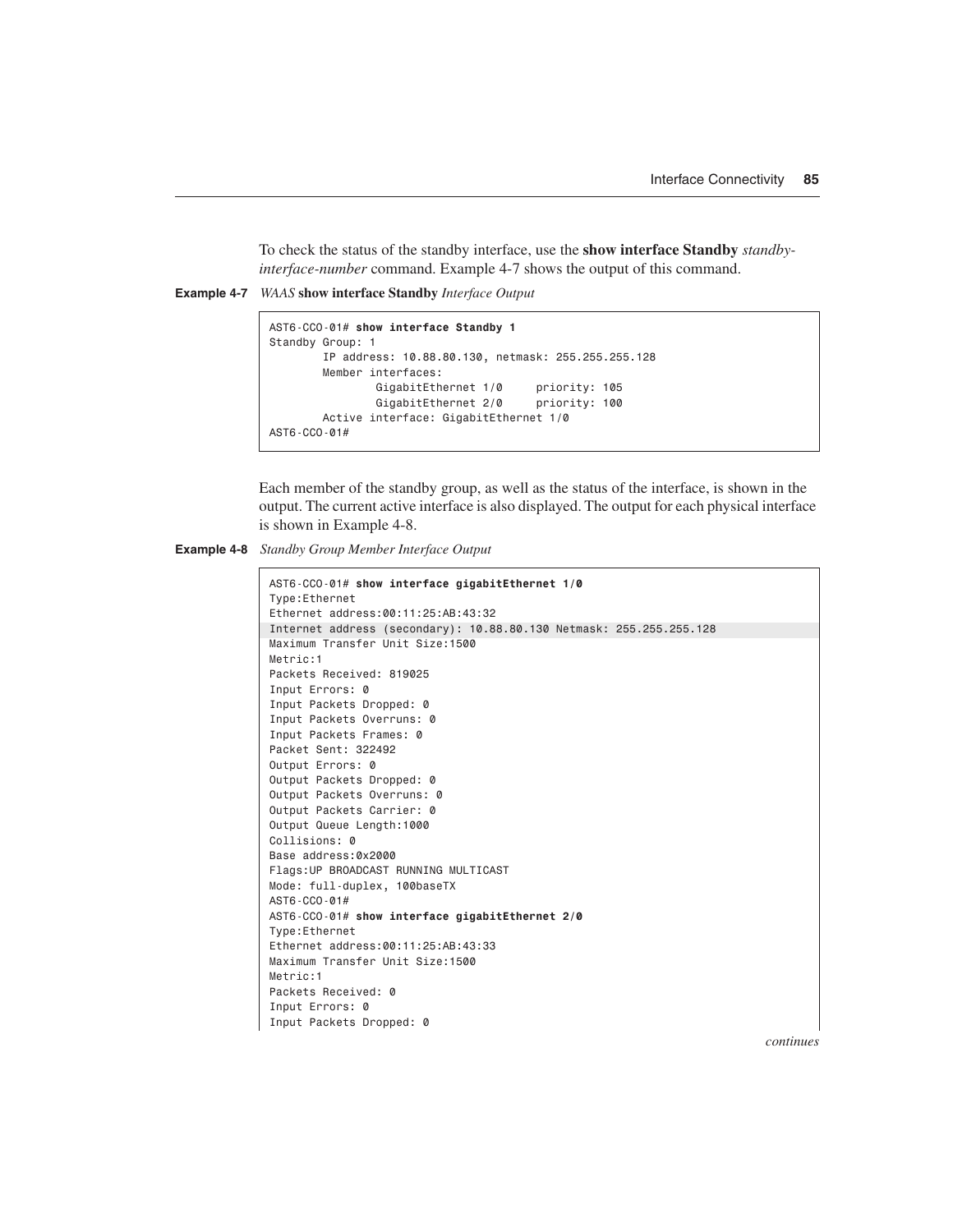**Example 4-8** *Standby Group Member Interface Output (Continued)*

```
Input Packets Overruns: 0
Input Packets Frames: 0
Packet Sent: 0
Output Errors: 0
Output Packets Dropped: 0
Output Packets Overruns: 0
Output Packets Carrier: 0
Output Queue Length:1000
Collisions: 0
Base address:0x3400
Flags:UP BROADCAST MULTICAST 
Mode: autoselect
AST6-CCO-01#
```
In this output, the only indication that the interface is a member of a standby group is the secondary IP address, which matches the IP address configured on the virtual standby interface.

## **Interception Techniques and Protocols**

There are two approaches for leveraging the network infrastructure to intercept and redirect traffic to WAAS for optimization. The first method relies on interception protocols or routing configuration used by the networking components (routers and switches) to selectively intercept traffic and redirect it to the WAAS infrastructure. This method is referred to as off-path interception. The most common method for off-path network interception is the Web Cache Communication Protocol, or WCCPv2.

The second method places the WAE physically inline between two network elements, most commonly a router and LAN switch. All traffic between the two network elements is passed through the WAE, which can then selectively intercept traffic for optimization. This method is referred to as *in-path interception*, because the WAE is physically placed in the data path between the clients and servers.

This section discusses both off-path (WCCPv2) and in-path interception in detail. It also discusses other interception options for specific use cases, such as policy-based routing (PBR) and content switching. These additional interception options add to the flexibility with which WAAS can be integrated into existing network infrastructures of all sizes.

### **Web Cache Communication Protocol**

This section does not provide an exhaustive reference for the WCCPv2 protocol. Rather, it provides enough information about the protocol background and concepts to enable you to understand the WCCPv2 implementation in Cisco WAAS. For an in-depth understanding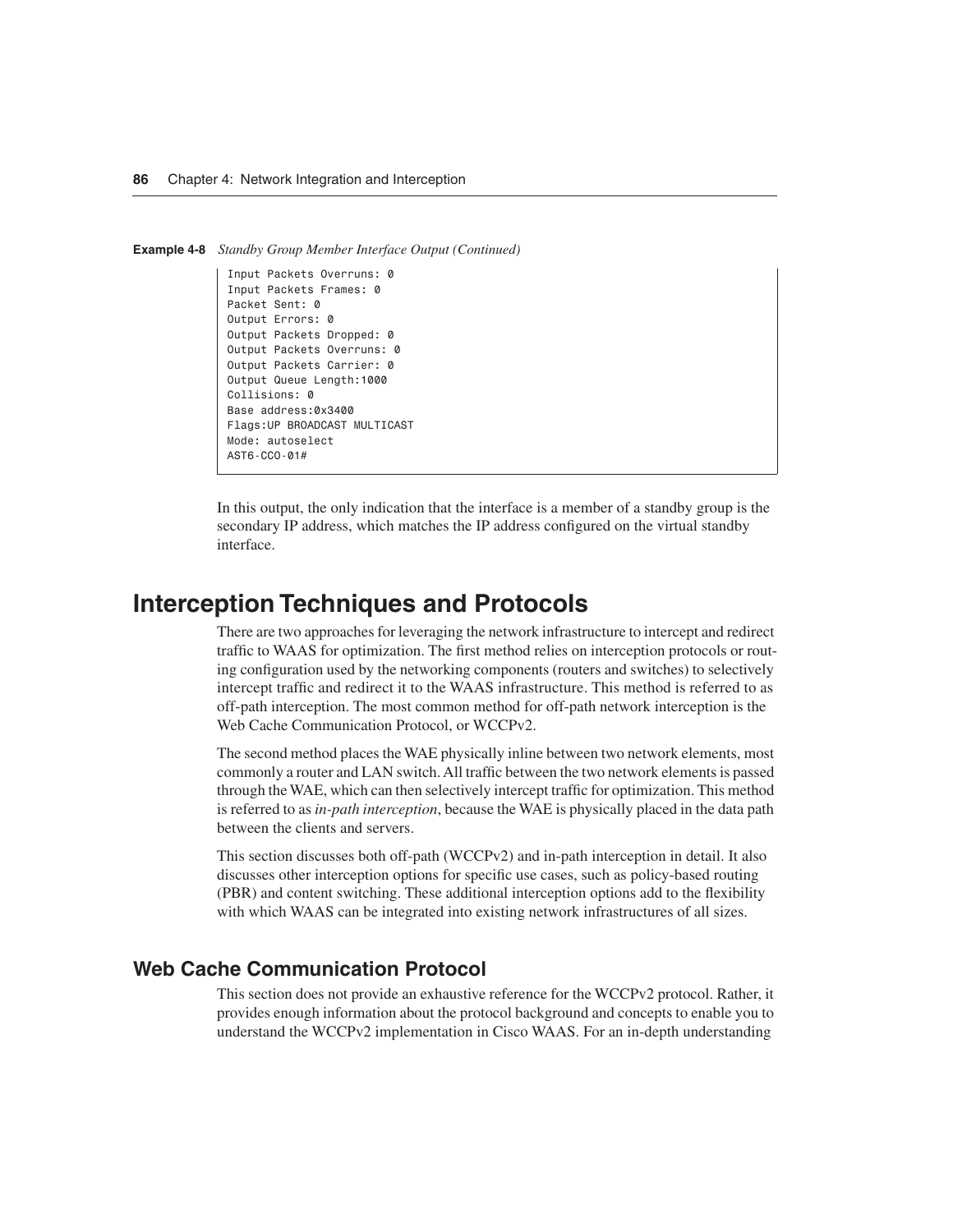of the WCCPv2 protocol, you are encouraged to read the WCCPv2 protocol draft. The full WCCPv2 IETF draft is available online at http://www.wrec.org/Drafts/draft-wilson-wrecwccp-v2-00.txt.

#### WCCP Overview

WCCP is a transparent interception protocol first developed by Cisco Systems, Inc. in 1997. WCCP is a control plane protocol that runs between devices running Cisco IOS and WCCP "clients" such as WAAS. The protocol enables the network infrastructure to selectively intercept traffic based on IP protocol and port numbers, and redirect that traffic to a WCCP client. WCCP is considered transparent, because it allows for local interception and redirection of traffic without any configuration changes to the clients or servers. WCCP has built-in load-balancing, scalability, fault-tolerance, and service assurance (fail open) mechanisms. Figure 4-4 shows the basic functions of WCCP.





The current version, WCCPv2, is used by Cisco WAAS to transparently intercept and redirect all TCP traffic, regardless of port. The following section describes the basic WCCPv2 concepts and how they are specifically used by Cisco WAAS.

#### Service Groups

The routers and WAEs participating in the same service constitute a service group. A service group defines a set of characteristics about what types of traffic should be intercepted, as well as how the intercepted traffic should be handled. There are two types of service groups:

- Well-known services
- Dynamic services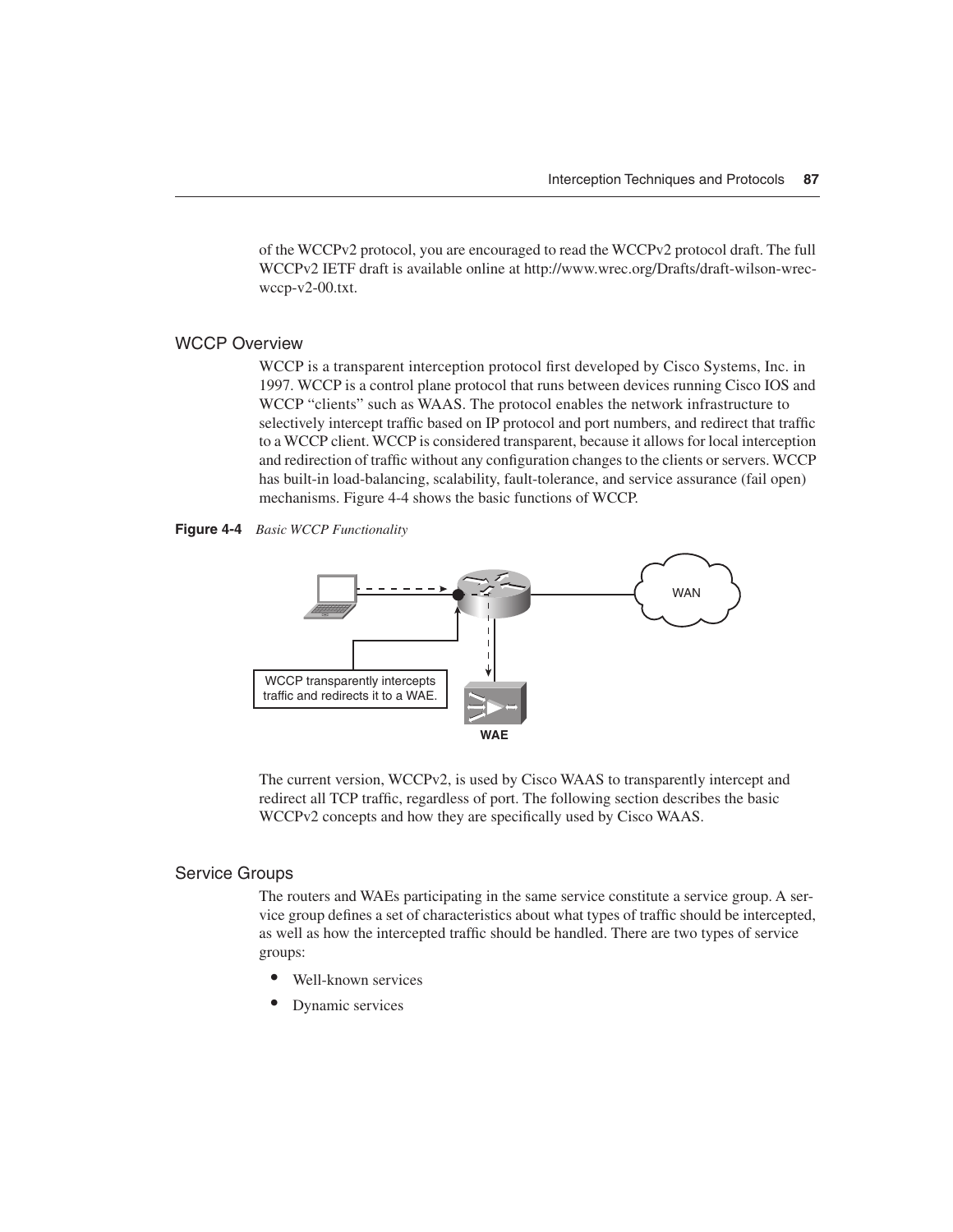Well-known services, also referred to as static services, have a fixed set of characteristics that are known by both IOS and WCCPv2 client devices. There is currently a single wellknown service called web-cache. This service redirects all TCP traffic with a destination port of 80. The characteristics of a dynamic service are initially only known to the WCCPv2 clients within the service group. The characteristics of the service group are communicated to the IOS devices by the first WCCPv2 client device to join the service group.

A unique service ID identifies service groups, which is a number from 0 to 255. Service IDs 0 to 50 are reserved for well-known services.

The WCCPv2 implementation in WAAS supports a single dynamic WCCPv2 service, the tcp-promiscuous service. Although referred to in WAAS as a single service, the tcppromiscuous service is in fact two different services. The two service IDs enabled with the tcp-promiscuous service are 61 and 62. These are the two service group IDs that are configured in IOS when using WCCPv2 with WAAS. Two different service groups are used because both directions (client-to-server and server-to-client) of a TCP connection must be transparently intercepted. To optimize a connection, WAAS must see both directions of the connection on the same WAE. Not only does WAAS intercept the connection in both directions, but it also intercepts the connection on both sides of the WAN link. Because the packet Layer 3 and Layer 4 headers are preserved, transparent interception is used on both sides of the WAN in both directions to redirect connections to the WAAS infrastructure for optimization. Figure 4-5 shows a basic topology with WCCPv2 interception configured for WAAS.





What is the difference between services 61 and 62? You can view the service attributes using CLI commands in both WAAS and IOS. Example 4-9 shows the attributes of services 61 and 62 using the IOS CLI.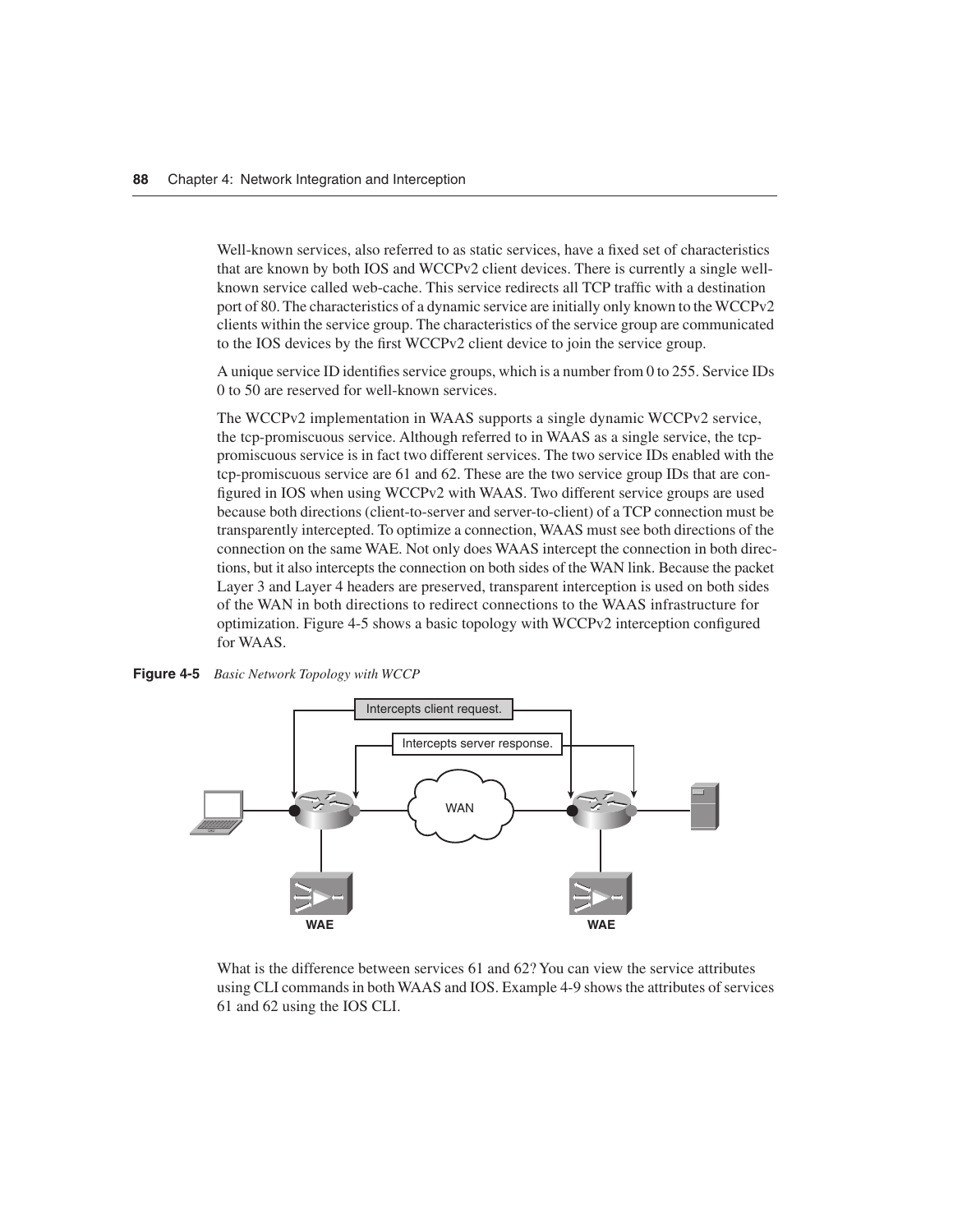```
AST6-RTR-02# show ip wccp 61 service
WCCP service information definition:
      Type: Dynamic
 Id: 61
 Priority: 34
 Protocol: 6
 Options: 0x00000501
       --------
          Hash: SrcIP 
          Alt Hash: SrcIP SrcPort 
          Ports: -none-
AST6-RTR-02#
AST6-RTR-02# show ip wccp 62 service
WCCP service information definition:
      Type: Dynamic
 Id: 62
 Priority: 34
 Protocol: 6
 Options: 0x00000502
       --------
         Hash: DstIP 
          Alt Hash: SrcIP SrcPort 
          Ports: -none-
AST6-RTR-02#
```
**Example 4-9** *WCCP Service Group Attributes* 

A description of each value is provided in Table 4-2.

**Table 4-2** *WCCP Service Group Attributes*

| <b>Value</b>   | <b>Description</b>                                                                                                                                                                  |  |
|----------------|-------------------------------------------------------------------------------------------------------------------------------------------------------------------------------------|--|
| Type           | Well-known or dynamic service.                                                                                                                                                      |  |
| Id             | The numeric service ID for the group.                                                                                                                                               |  |
| Priority       | The priority for the service group. When multiple service groups are<br>configured on the same interface in the same direction, they are evaluated in<br>descending priority order. |  |
| Protocol       | The IP protocol number defined by the service group.                                                                                                                                |  |
| Options        | Flags field indicating further service characteristics.                                                                                                                             |  |
| Hash           | The value(s) in the redirected packet used as the hash key.                                                                                                                         |  |
| Alternate Hash | The value(s) in the redirected packet used as the alternate hash key.                                                                                                               |  |
| Ports          | The Layer 4 port numbers defined by the service group.                                                                                                                              |  |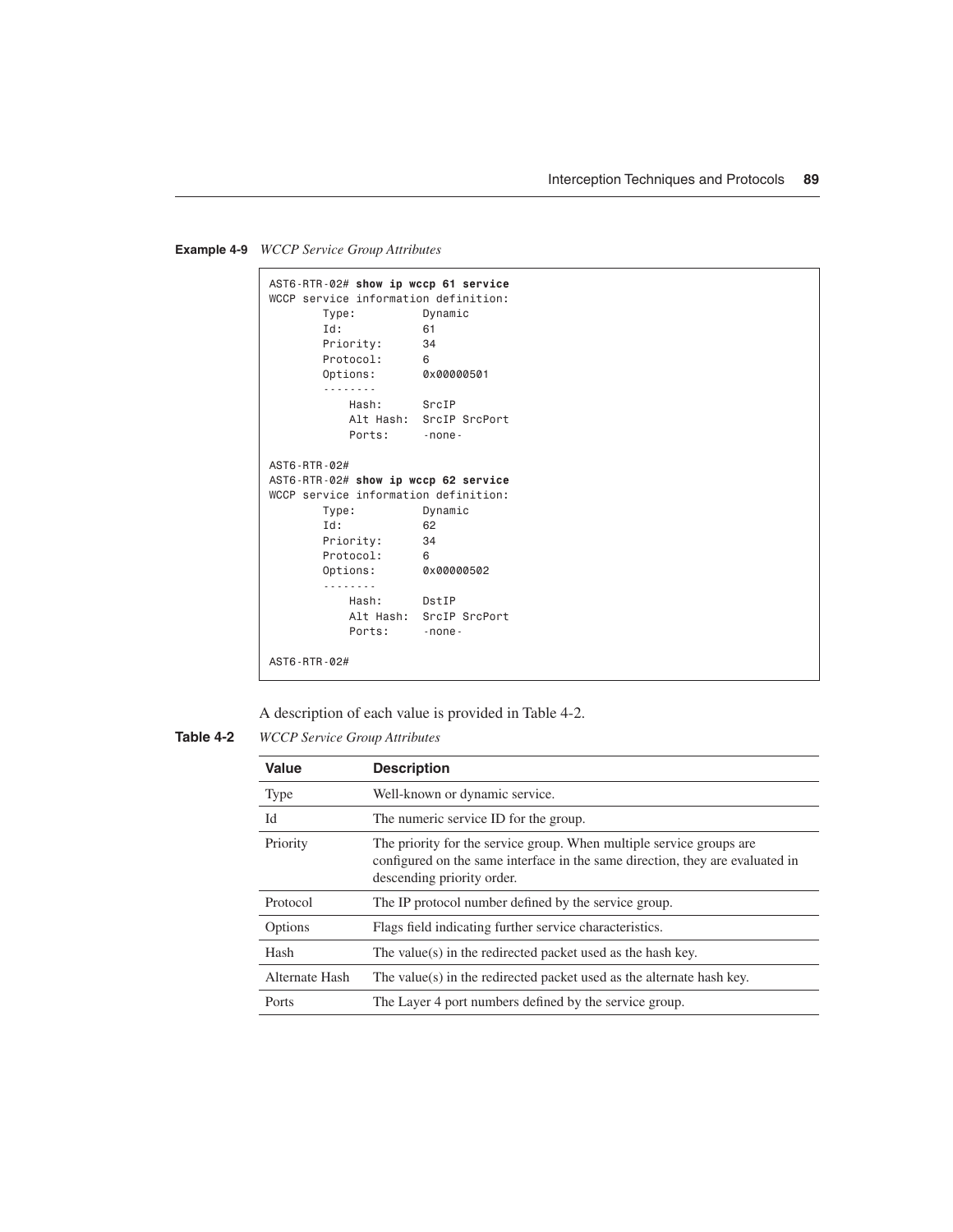The command output shows that the only difference between services 61 and 62 is the value from the packet used as the hash key. By default, service group 61 hashes on the source IP address and service group 62 hashes on the destination IP address. Later, this chapter discusses the significance of the hash key used in each service group. By default, the **spoofclient-ip** feature is enabled for both services. This is the WCCPv2 feature that allows WAAS to handle optimized traffic transparently. Traffic forwarded to the WAE uses the same source and destination IP addresses and TCP ports as when it entered the WAE.

The tcp-promiscuous services define TCP as the protocol and do not define any ports. By not defining any ports as part of the service groups, this causes interception and redirection of all TCP traffic. When traffic passes through an interface in the IOS device with WCCPv2 redirection configured, it is evaluated against the protocol and port combination defined by the service to determine whether or not the packet should be redirected. By default this is the only criteria that is used to determine whether or not a packet is redirected. It is important to note that the IOS WCCPv2 implementation is not stateful. This means that IOS WCCPv2 is only dealing with redirected traffic on a packet-by-packet basis. It does not keep track of TCP connection state for redirected traffic. On the other hand, the WCCPv2 implementation in WAAS is stateful. WAAS tracks each connection as a flow throughout the life of the connection.

#### Forwarding and Return Methods

WCCPv2 supports different methods for forwarding redirected traffic to a WAE, and for the WAE to return traffic to the router for forwarding. These methods are referred to as the *forwarding* and *return* methods and are negotiated between IOS and the WAE when a WAE joins the service group.

The forwarding method defines how traffic that is being redirected from IOS to the WAE is transmitted across the network. The first method, GRE forwarding, encapsulates the original packet in an IP GRE header with the destination IP address set to the target WAE and the source IP address set to the WCCPv2 router ID of the redirecting router. When the WAE receives the GRE-encapsulated packet, the GRE header is removed, and the packet is processed. Figure 4-6 shows an example of GRE forwarding.

The second forwarding method, L2 forwarding, simply rewrites the destination MAC address of the packet being redirected to equal the MAC address of the target WAE. This forwarding method assumes that the WAE is Layer 2 adjacent to the redirecting router. L2 forwarding was originally developed for the WCCPv2 implementation on hardware-based platforms, such as the Catalyst 6500. Figure 4-7 shows an example of L2 forwarding.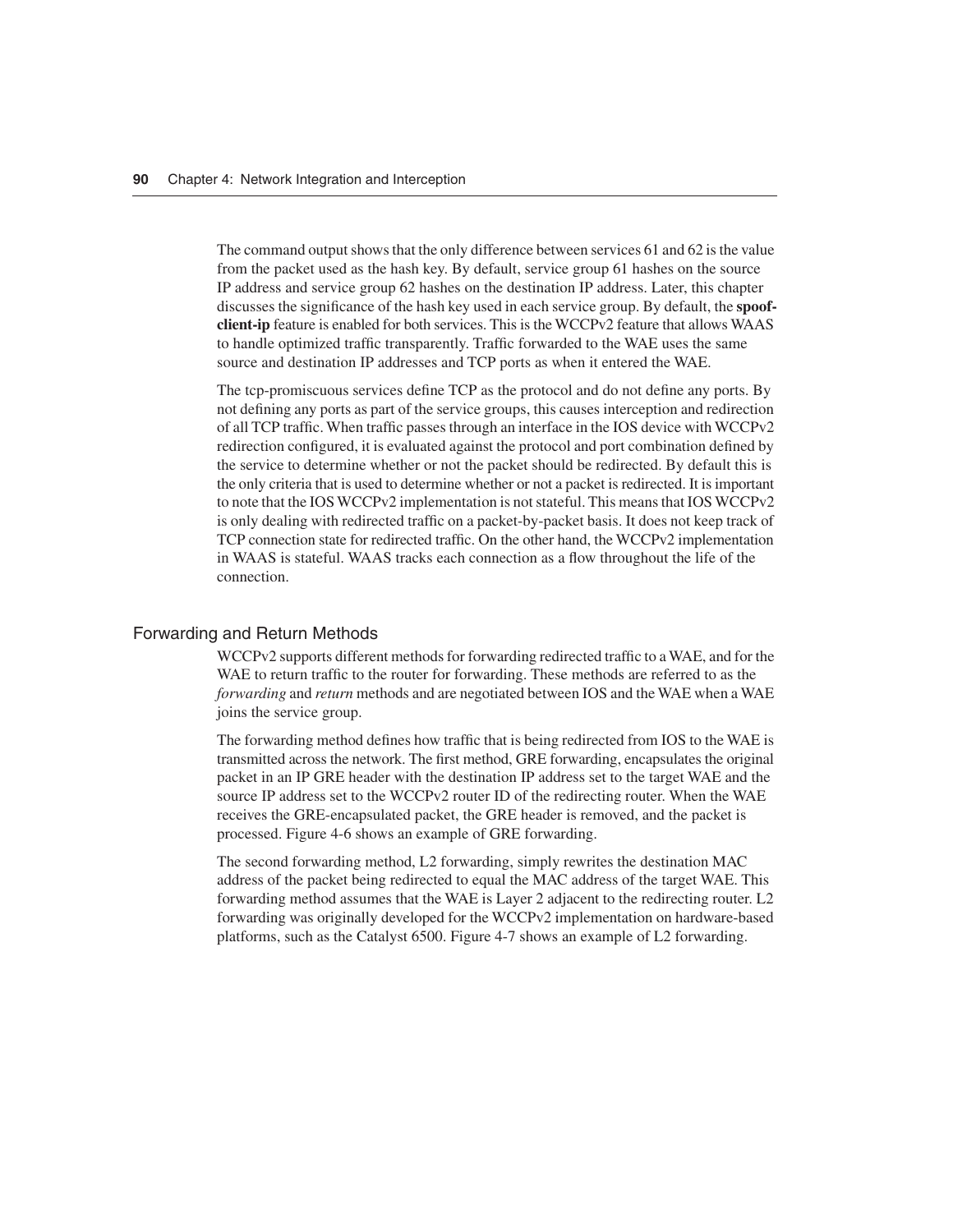

**Figure 4-6** *WCCP Redirection Using GRE Forwarding*

**Figure 4-7** *WCCP Redirection Using L2 Forwarding*



One of the benefits of L2 forwarding is that it allows for the WCCPv2 redirection to occur in hardware on Cisco Catalyst Series switches. In fact, on the Catalyst 3560/3750 and 4500/ 4948 series switches, the only forwarding method supported by WCCPv2 is L2 forwarding. Additional information about the configuration requirements for deploying WCCPv2 on Cisco Catalyst switches is provided in the "WCCP Configuration" section.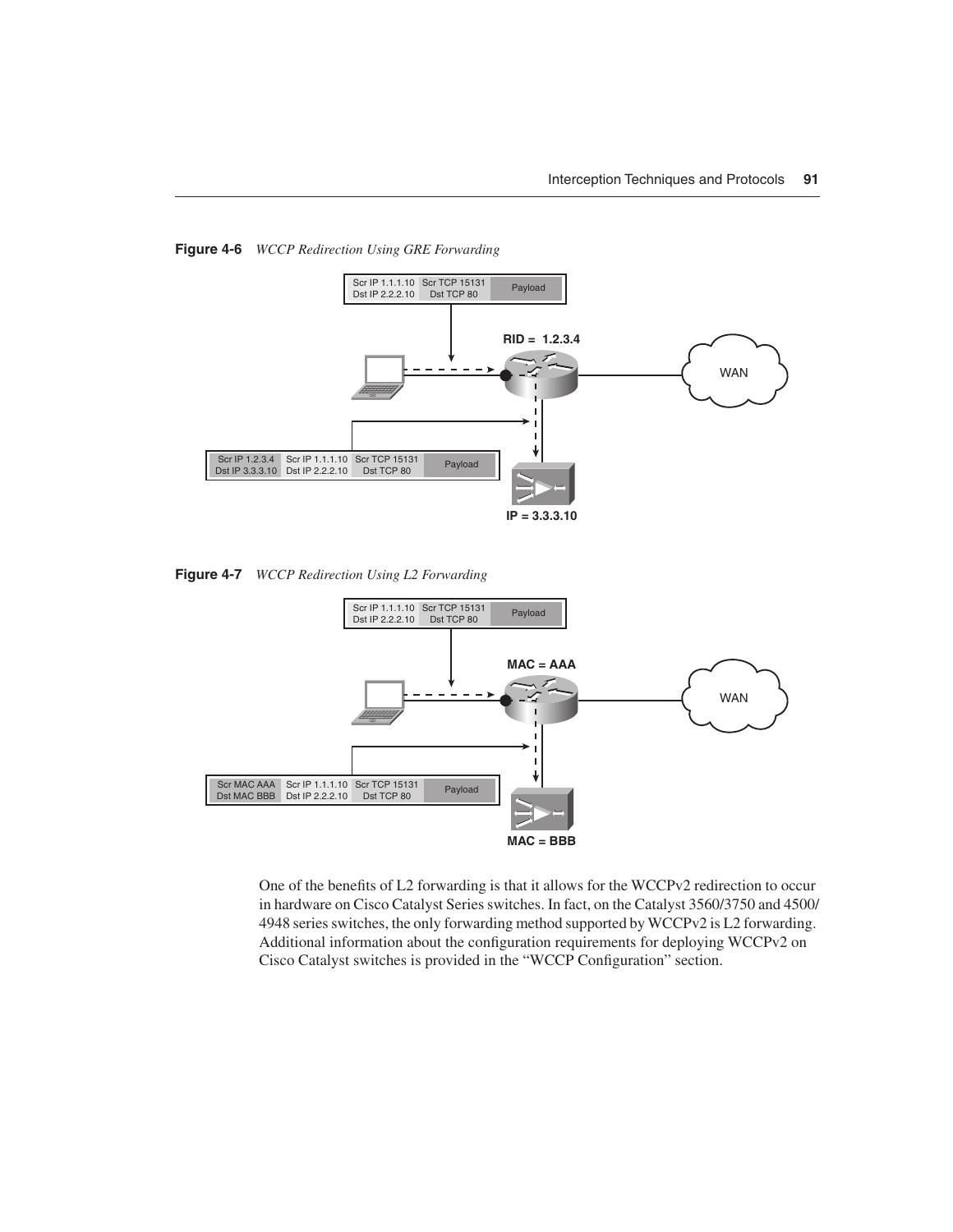The return method defines how traffic should be returned from the WAE to the redirecting router for normal forwarding. Like the forwarding method, there are two different return methods:

- **GRE return:** Egress traffic from the WAE using GRE return are encapsulated using IP GRE, with a destination IP address of the WCCPv2 router ID and a source IP address of the WAE itself. When the WCCPv2-enabled router receives the returned packet, the IP GRE header is removed and the packet is forwarded normally. WCCPv2 in IOS knows not to re-intercept traffic returned to it using GRE return.
- **L2 return:** The L2 return method returns traffic to the WCCPv2-enabled router by rewriting the destination MAC address of the packet to equal the MAC address of the WCCPv2-enabled router.

#### Load Distribution

When multiple WAEs exist in a service group, WCCPv2 automatically distributes redirected traffic across all WAEs in the service group. When traffic passes through an IOS device with WCCPv2 redirection configured, the IOS device assigns traffic for that connection to a bucket. Each bucket is assigned to a specific WAE. The method that determines to which bucket traffic is assigned, which determines how traffic is distributed across multiple WAEs within a service group, is called the assignment method. The bucket assignments are communicated from the lead WAE to all of the IOS devices in the service group. The assignment method can use either a hashing or masking scheme, and is negotiated between IOS and WAE during the formation of the service group.

Hash assignment, which is the default assignment method, performs a bitwise hash on a key identified as part of the service group. In WAAS, the hash key used for service group 61 is the source IP address, while the hash key used for service group 62 is the destination IP address. The hash is not configurable, and is deterministic in nature. This means that all of the routers within the same service group will make the same load-balancing decision given the same hash key. This deterministic behavior is what allows WCCPv2 to support asymmetric traffic flows, so long as both directions of the flow pass through WCCPv2 enabled IOS devices in the same service group. Hash assignment uses 256 buckets. Figure 4-8 shows an example of the hash assignment method and bucket-based distribution model used by WCCPv2.

The second assignment method is called mask assignment. With mask assignment, the source IP address, destination IP address, source port, and destination port are concatenated and ANDed with a 96-bit mask to yield a value. The resulting 96-bit value is compared to a list of mask/value pairs. Each mask/value pair is associated with a bucket, and each bucket is in turn assigned to a WAE. Unlike hash assignment, the number of buckets used with mask assignment depends on the number of bits used in the mask. By default, WAAS uses a mask of  $0x1741$ . This results in  $2^6$  buckets that can be assigned across the WAEs in a service group. With current Catalyst WCCPv2 implementations, up to 7 bits can be defined for the mask. Figure 4-9 shows an example of the mask assignment method and bucketbased distribution model used by WCCPv2.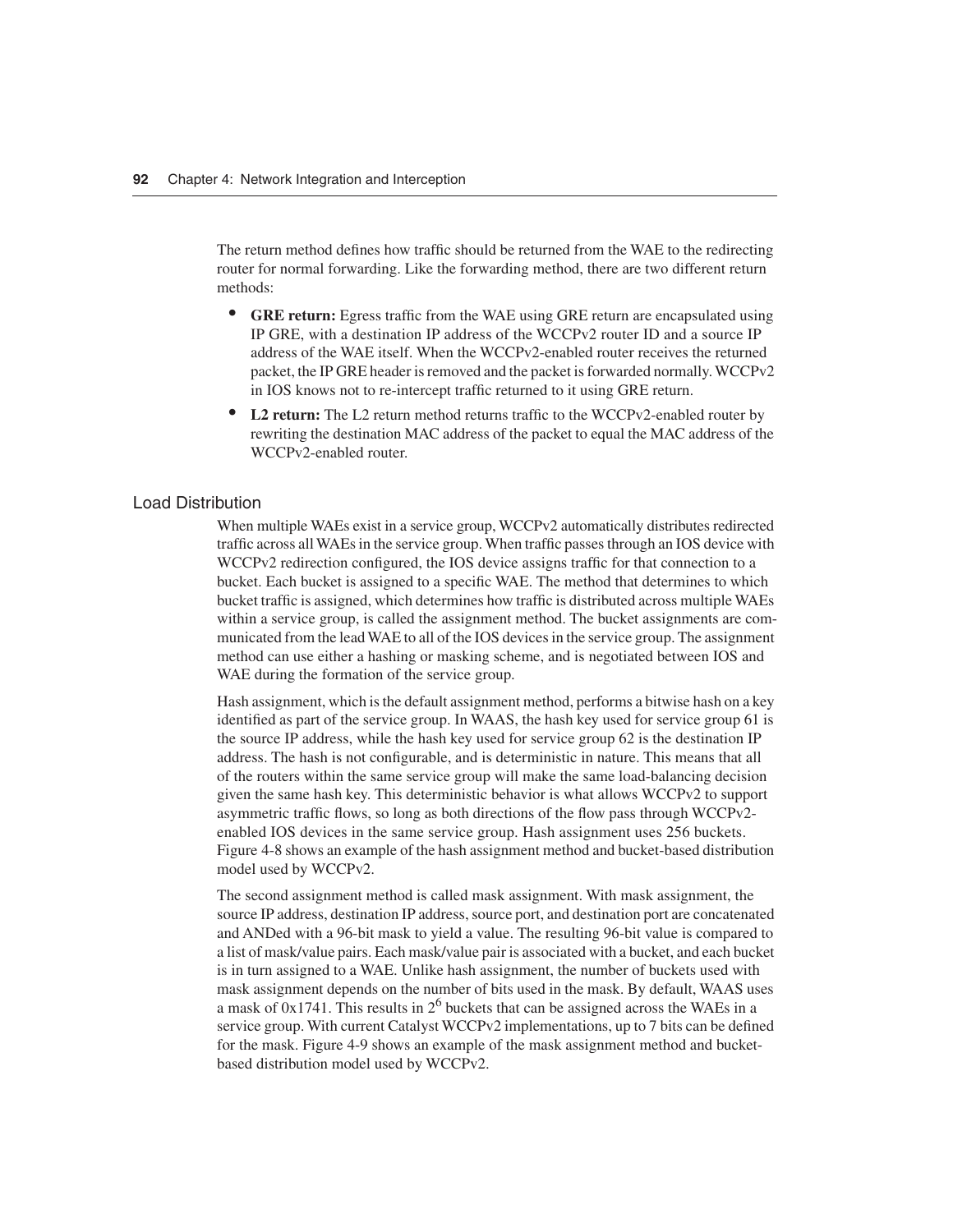

**Figure 4-8** *WCCP Redirection Using Hash Assignment*

**Figure 4-9** *WCCP Redirection Using Mask Assignment*

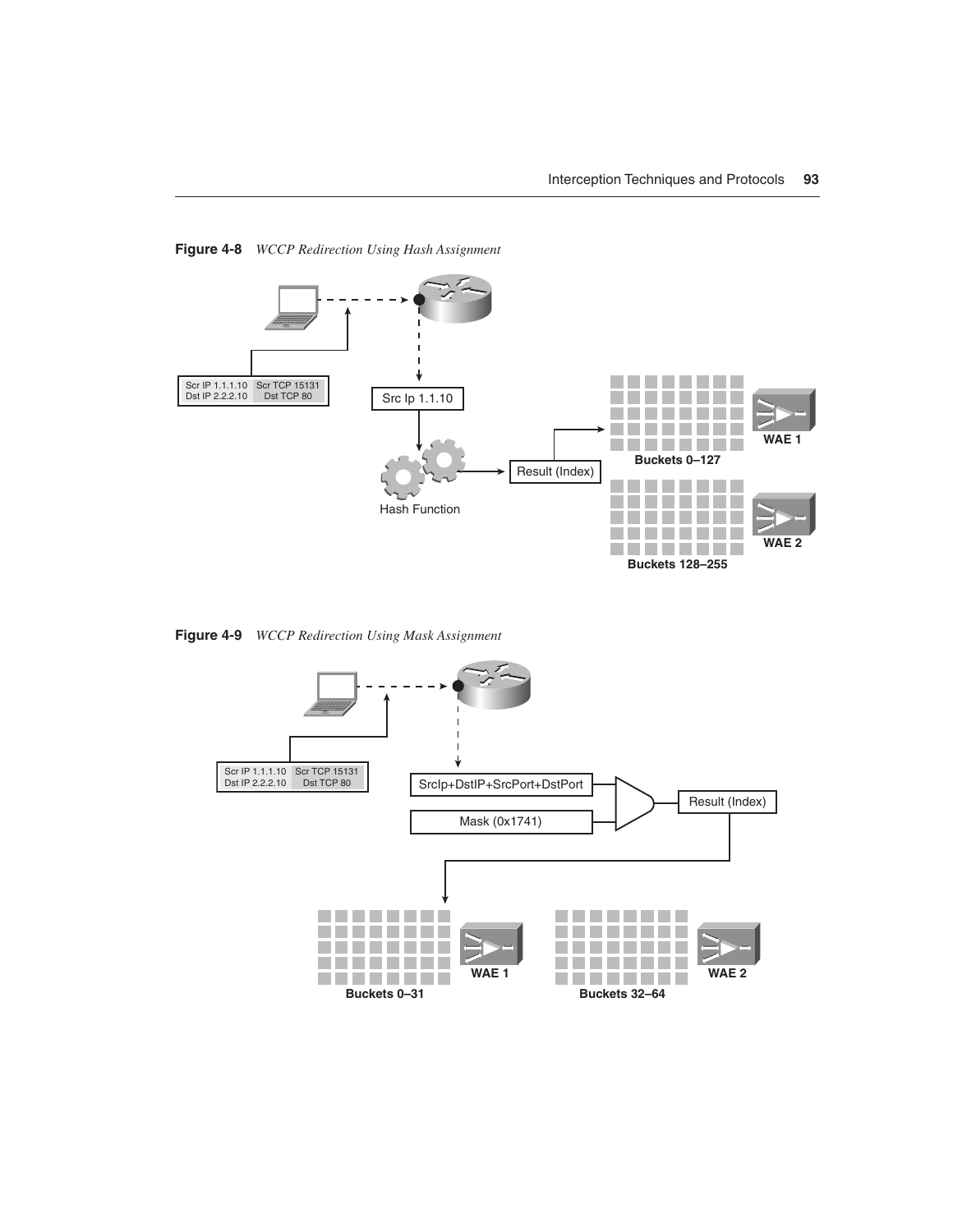#### Failure Detection

Once a WAE has successfully joined a service group, a periodic keepalive packet is sent every 10 seconds from the WAE to each router in the service group. The keepalive mechanism occurs independently for each configured service group. If a router in the service group has not received a keepalive packet from the WAE in 25 seconds, the router unicasts a Removal Query message to that WAE requesting that it immediately respond. If no response is received within 5 seconds, for a total of 30 seconds since the last keepalive message from the WAE, the WAE is considered offline and is removed from the service group. Figure 4-10 illustrates this behavior.





When the WAE is removed from the service group, it is reflected in the Router View advertised from each router in the service group. When the lead WAE determines that a WAE has been removed from the service group, it generates a Redirect Assignment message to each router in the service group. The Redirect Assignment message instructs the routers how to reallocate the buckets across the remaining WAEs in the service group. The length of time required to calculate the new assignments might very depending upon when the group of WAEs becomes stable. The WAE waits a minimum of 9 seconds. The maximum length of time depends on when the IOS device sends an update message without any changes indicated, typically between 19 and 39 seconds.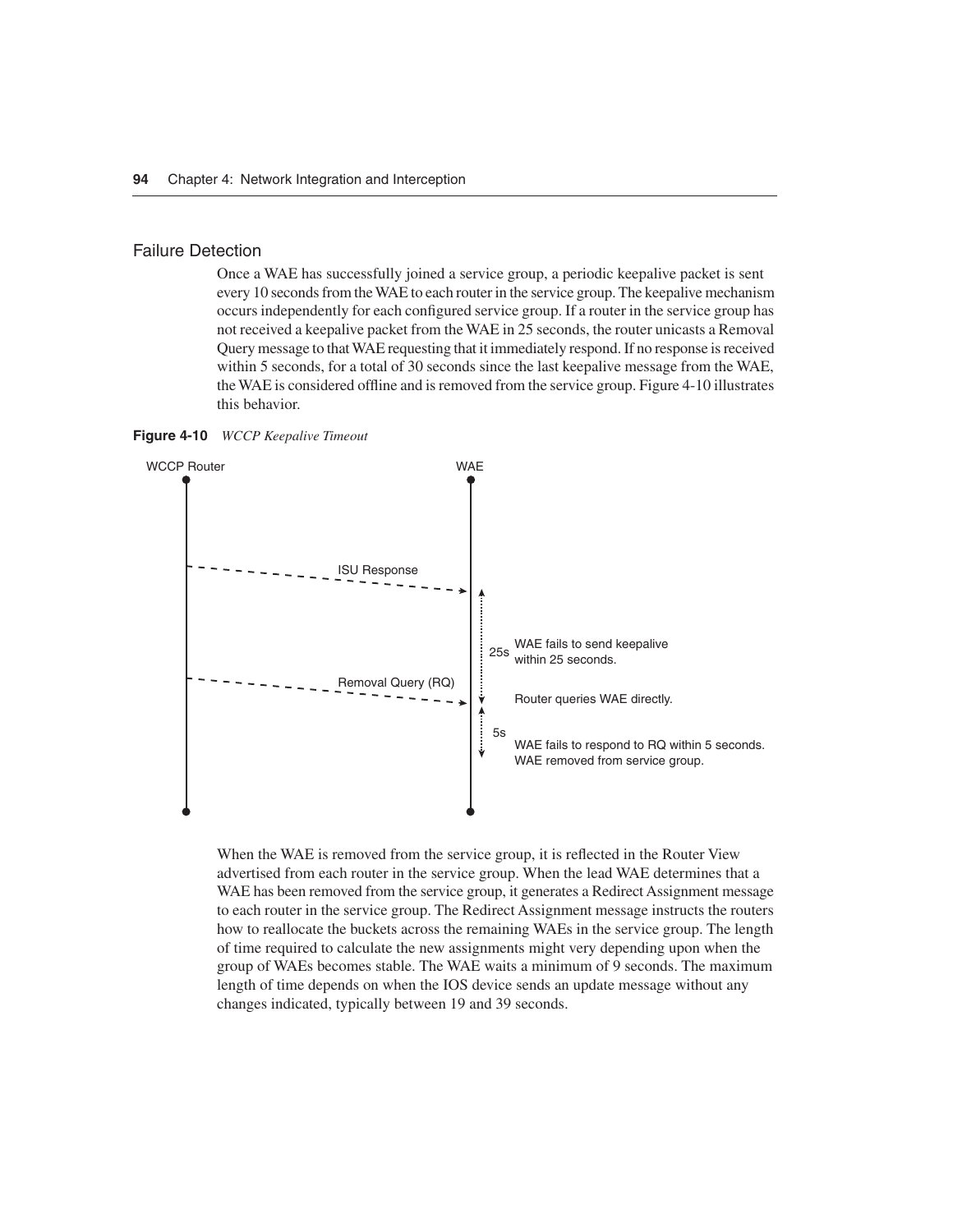#### Flow Protection

When a WAE (re)joins the service group, a new Redirect Assignment message is generated by the lead WAE. When the new WAE begins receiving redirected traffic from the routers in the service group, it does one of two things, depending on whether or not the redirected traffic is for a new connection or part of an existing connection. Traffic associated with newly established connections is evaluated against the Application Traffic Policy (ATP) and processed normally by the WAE. Traffic associated with existing connections is forwarded directly to the WAE that previously owned the bucket for that connection. This WCCPv2 mechanism is called flow protection and is enabled by default. Flow protection allows for existing connections to continue to be optimized even when the traffic assignments for the WAEs in a service group change.

#### Graceful Shutdown

After the **no wccp ver 2** command is issued, WCCPv2 checks whether any connections are being served by the WAE. If zero connections are being served, the shutdown is immediately carried out. If there are more than zero connections being served, WCCPv2 waits for the user-configured **wccp shutdown max-wait** *XX* time.

During this time, if the connection count goes down to zero, shutdown is immediately done. At the end of the max-wait time, if the connection count has decreased but is still non-zero, the shutdown count waits another 60 seconds, in the hope that if the connection count has decreased other connections may complete too. At the end of the max-wait time, if the connection count has not decreased, shutdown is immediately done. During the 60-second incremental wait, if the connection count becomes zero, shutdown is done. At the end of the 60-second incremental wait, if the connection count has not reduced, the shutdown is done. At the end of the 60-second incremental wait, if the count has further reduced but is still non-zero, another 60-second incremental wait is done.

Unless the user interrupts the wait period, the code waits first for the configured length of time. If it thinks that connections are reducing, it waits a little longer in the hope that more connections can be completed. However, if it realizes that the connection count has not decreased, it discontinues waiting and shuts down.

#### **Scalability**

With WCCPv2, each service group can support up to 32 routers and 32 WAEs. This means that a single service group can support  $N \times 32$  concurrent optimized TCP connections, where *N* is the number of concurrent optimized TCP connections supported by the largest WAE model. Each WAE in the service group is manually configured with the IP address of each router in the service group. The WAE then uses unicast packets to exchange WCCPv2 messages with each router. It is not required that the routers in the service are manually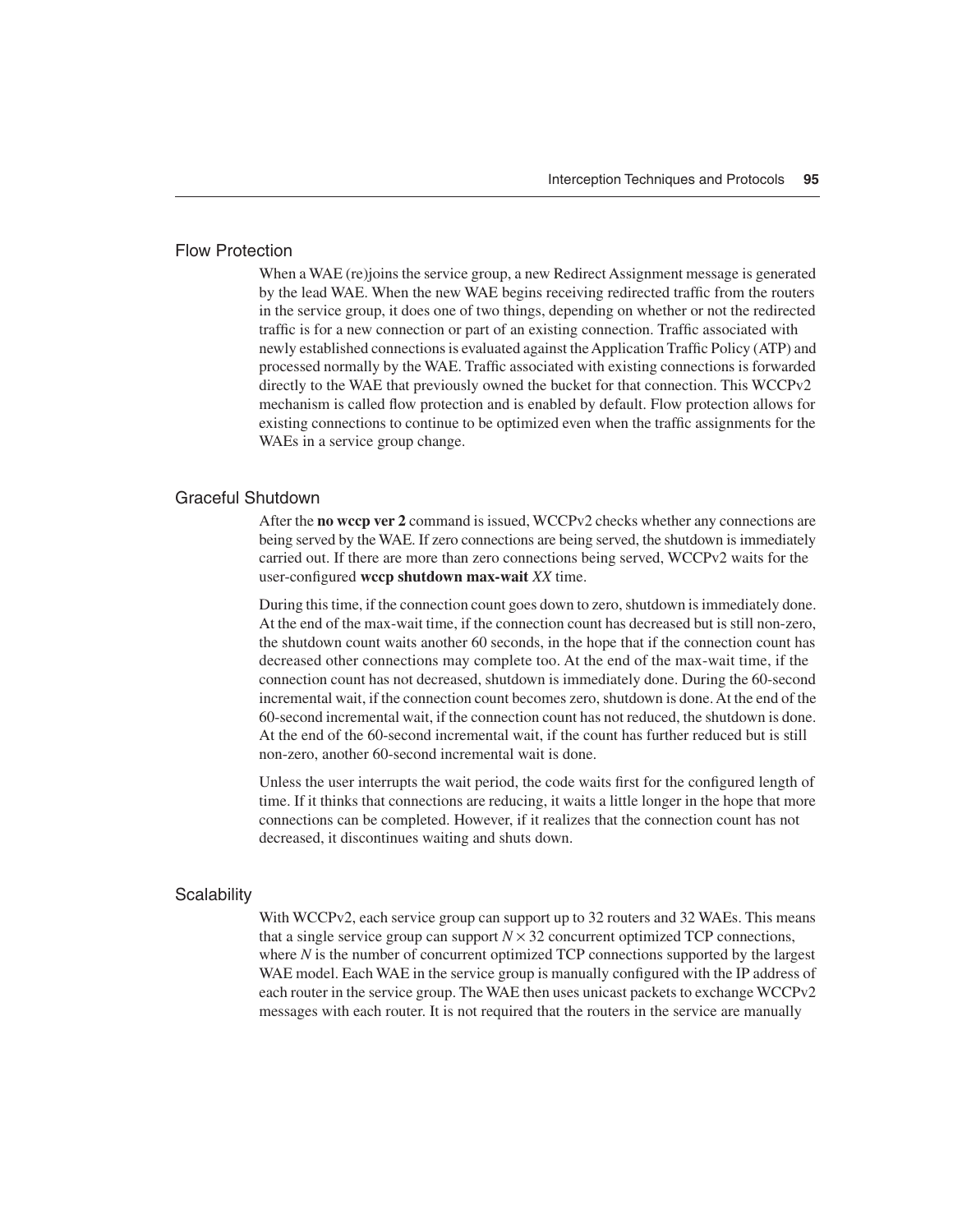configured with the IP address of each WAE in the service group. Each router listens passively for WCCPv2 messages from the WAEs in the service group and responds only as a result of receiving those messages.

The WAE in the service group with the lowest IP address is elected as the "lead" WAE. The lead WAE is responsible for communicating the list, or view, of the routers in the service group to the service group routers. The lead WAE is also responsible for informing the routers how traffic should be distributed across WAEs in the service group. Upon receiving the view of the routers in the service group from the lead WAE, each router responds individually with a Router View. The Router View contains a list of each WAE that the router is currently communicating with. What is implied is that the routers in the service group do not communicate directly with each other; they learn about each other through the Router View advertised by the WAE. Likewise, the WAEs in a service group do not communicate directly with each; they learn about each other from the WAE View advertised by the routers.

#### Redirect Lists

For deployments where you may want to limit redirection to specific types of traffic, you can use a WCCPv2 redirect list. A WCCPv2 redirect list is a standard or extended IOS access list that is associated with a WCCPv2 service. Traffic passing through an interface on the router with WCCPv2 redirection configured must match not only the protocol/port specified as part of the service group, but also a permit entry in the redirect list. Packets that match the service group protocol/port criteria but do not match a permit entry in the redirect list are forwarded normally. Example 4-10 demonstrates the use of a WCCPv2 redirect list.

**Example 4-10** *WCCP Redirection Using a Redirect List*

```
!
access-list 100 permit ip 10.10.10.0 0.0.0.255 any
access-list 100 permit ip any 10.0.0.0 0.0.0.255
access-list 100 deny ip any any
!
ip wccp 61 redirect-list 100
ip wccp 62 redirect-list 100
!
```
In this example, TCP traffic sourced from or destined to subnet 10.10.10.0/24 will be intercepted and redirected by WCCPv2. Another option is to use a redirect list to specify a subset of TCP ports for redirection. Example 4-11 shows how this could be done.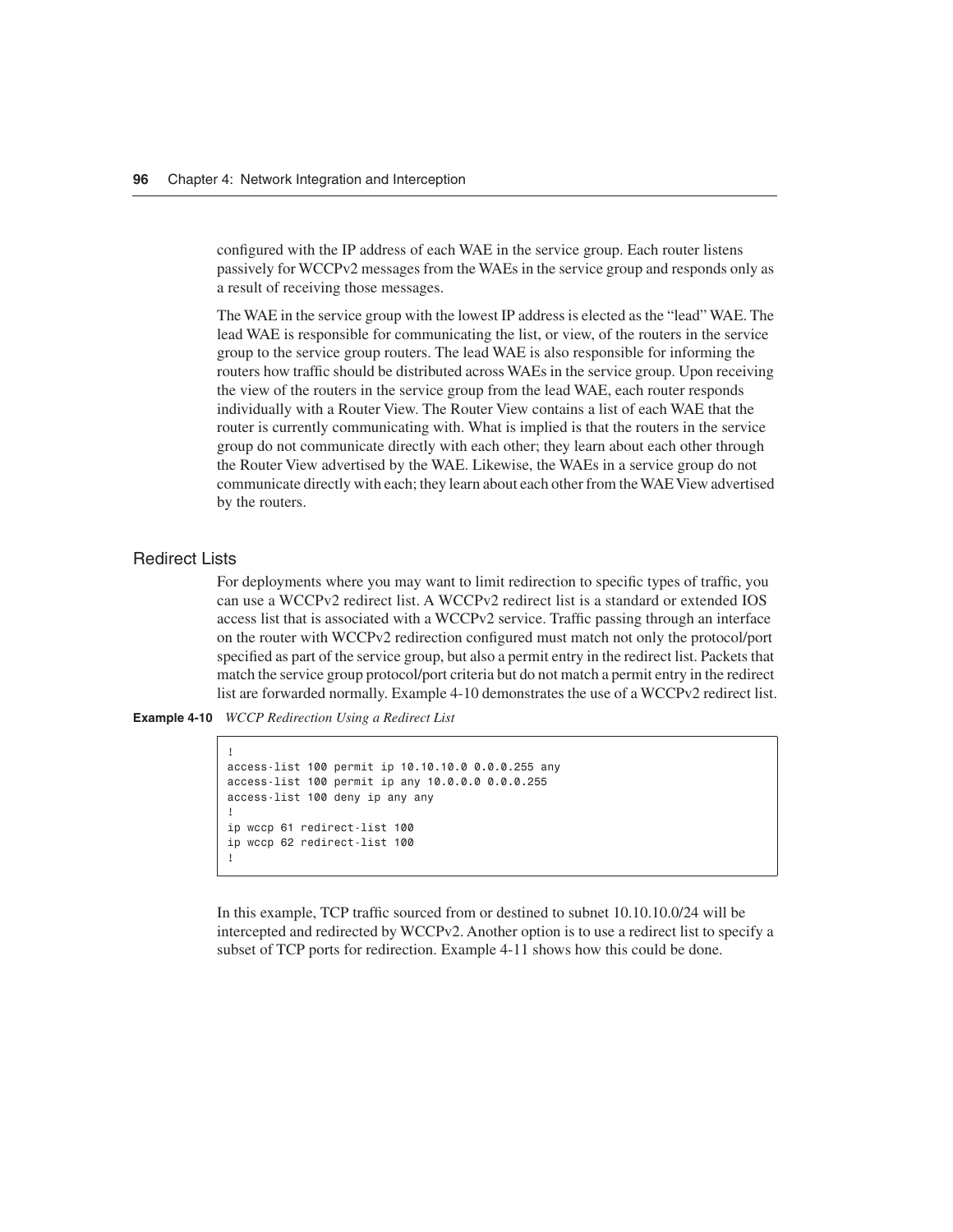**Example 4-11** *WCCP Redirect List Using Application Ports*

```
!
access-list 101 permit tcp any any eq 25
access-list 101 permit tcp any eq 25 any
access-list 101 deny ip any any
!
ip wccp 61 redirect-list 101
ip wccp 62 redirect-list 101
!
```
This example uses a redirect list to allow WCCPv2 to intercept and redirect SMTP traffic only on port 25.

#### Service Group Placement

The placement of service groups 61 and 62 should not be overlooked in your deployment. The placement refers to which IOS interfaces are configured with service group 61 and which interfaces are configured with service group 62. In most environments, service group 61 should be configured on the client-facing interfaces. For example, when deploying WCCPv2 on a remote-office WAN router, service group 61 is configured to intercept a client request. Configuring group 61 inbound on the router's LAN interface or outbound on the router's WAN interface accomplishes this. Figure 4-11 shows an example of configuring service group 61 inbound on the router's LAN interface.



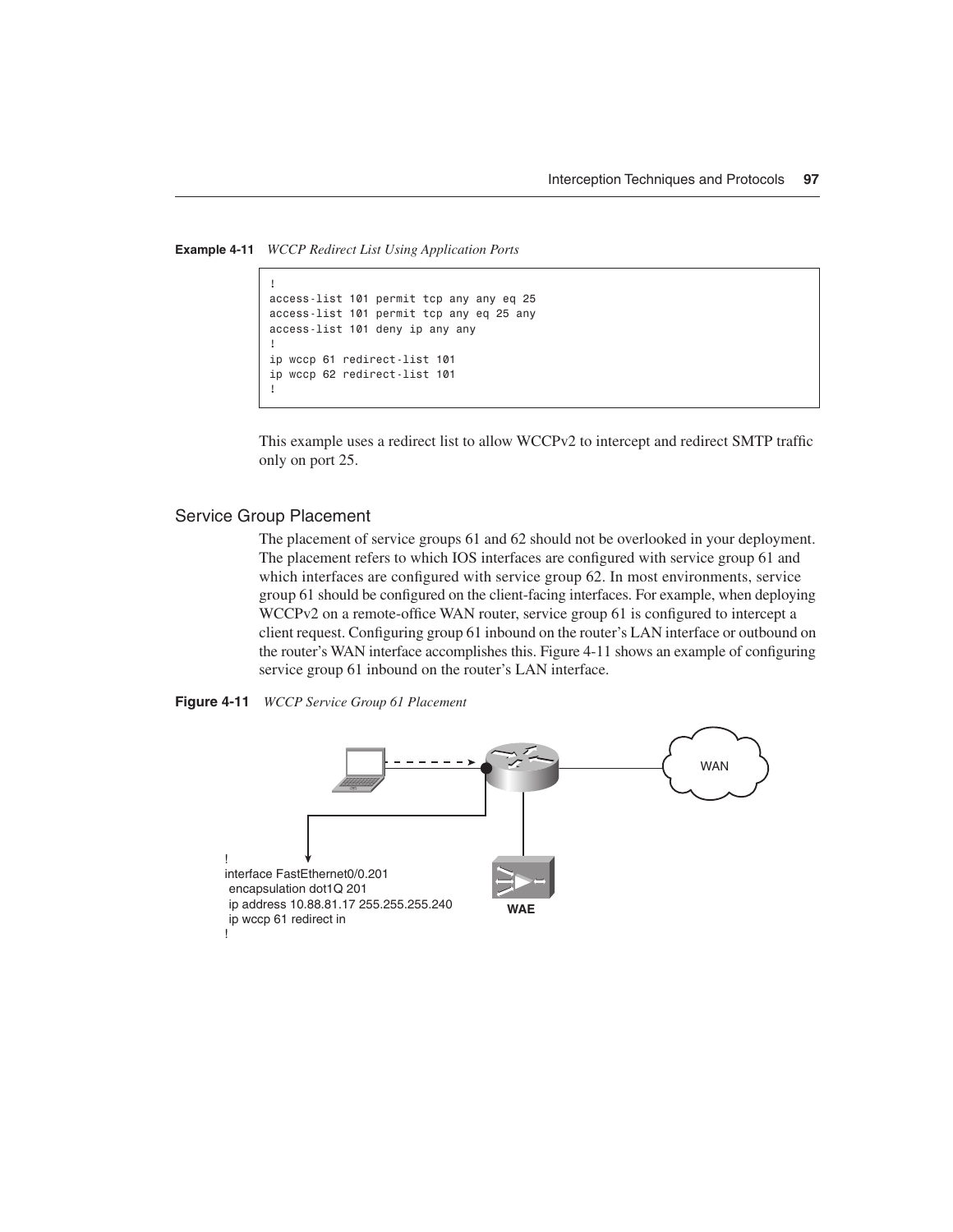For the reverse direction of the connection, service group 62 is used. Service group 62 will be configured in the opposite direction of service group 61. Using the same example shown in Figure 4-11, Figure 4-12 shows service group 62 configured inbound on the router's WAN interface. The following figure shows the complete placement and configuration using both service groups.





#### WCCP Configuration

This section provides a basic overview of configuring WCCPv2 within both IOS and WAAS. Detailed WCCPv2 configurations specific to various design options are presented in Chapters 5 and 6.

There are three primary steps involved when configuring WCCPv2 in WAAS. First, you must define which routers the WAE will establish WCCPv2 communication with. WCCPv2 can be configured to use either unicast or multicast for communication. Unicast is the most commonly deployed configuration. For unicast communication, you must define the IP address of each router in the service group that the WAE will communicate with. This is done using a router list. A router list is configured using the following syntax:

*wccp router-list 1-4 ip\_addr...*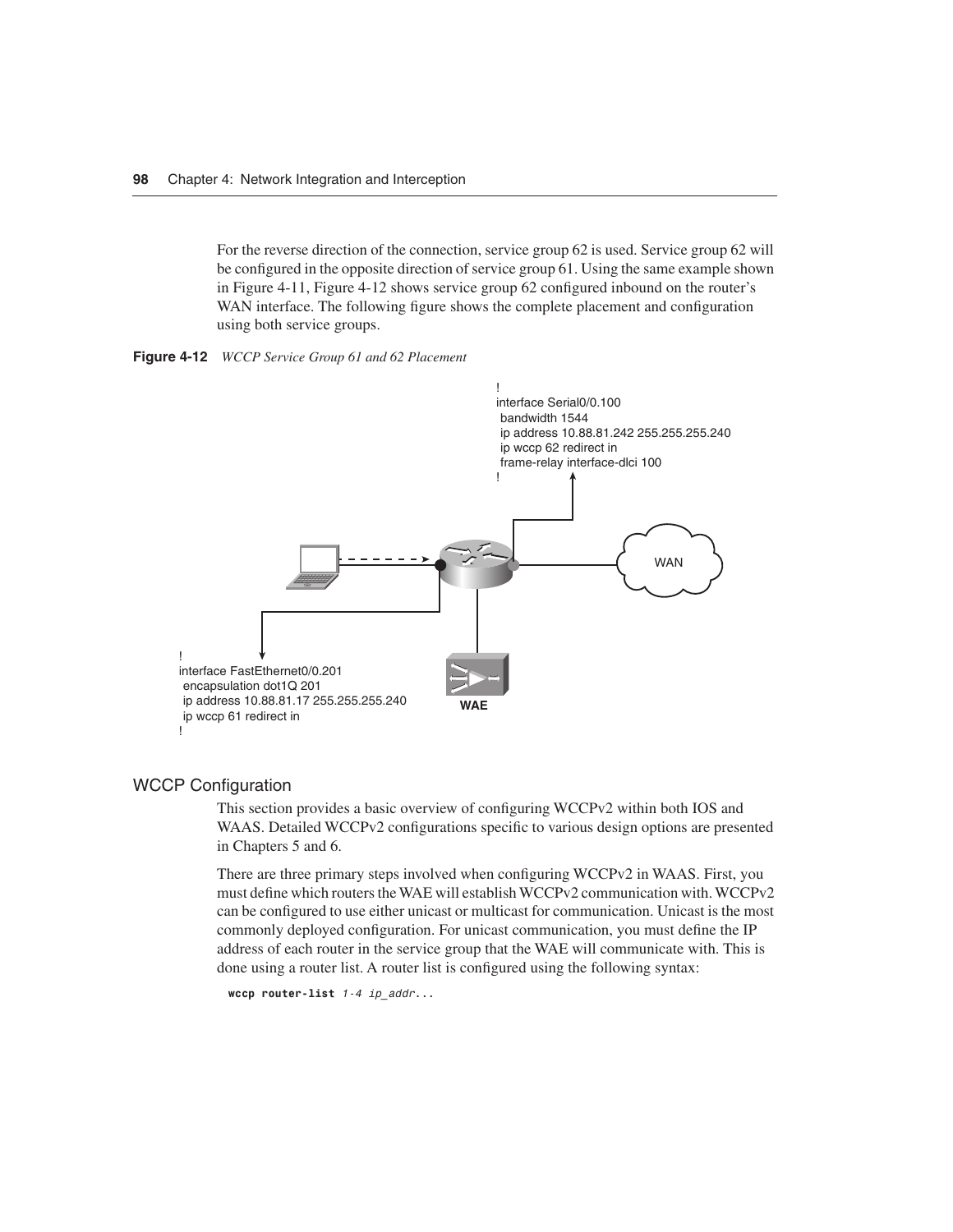Example 4-12 shows a basic WCCP router list configuration.

**Example 4-12** *WAAS WCCP Router List Configuration*

*wccp router-list 1 10.10.10.1*

Up to six IP addresses may be defined per line. For deployments where there are more than six routers in the service group, additional router IP addresses can be defined by configuring a second line using the same router list number. Example 4-13 shows a WCCPv2 router list configured with ten IP addresses.

**Example 4-13** *WCCP Router List Using Multiple IP Addresses*

*wccp router-list 1 10.10.10.1 10.10.10.2 10.10.10.3 10.10.10.4 10.10.10.5 10.10.10.10.6 wccp router-list 1 10.10.10.7 10.10.10.8 10.10.10.9 10.10.10.10*

**CAUTION** Do not use virtual IP (VIP) addresses, such as an HSRP virtual IP address, in the WCCP $v$ 2 router list. The router list should contain only interface IP addresses. When the WAE is L2 adjacent to the WCCP-enabled router(s), the IP address(es) used in the WCCP router list should be the directly connected interface IP addresses. In cases where the WAE is not L2 adjacent to the WCCP-enabled router(s) (that is, the WAE is multiple L3 hops away from the WCCP-enabled router or routers), a loopback interface IP address should be used in the router list configuration. Using a loopback interface IP address improves the reliability of the WCCP service group, because the loopback interface IP address is not tied to the availability of any single physical interface.

> For the second step, the WCCPv2 tcp-promiscuous service is configured and associated with the router list created in the first step. The following command syntax is used:

*wccp tcp-promiscuous router-list-num 1*

The final configuration step is to enable WCCPv2 using the command **wccp version 2**. This command starts the WCCPv2 negotiation with any IOS devices configured in the router list. Example 4-14 shows a complete WCCPv2 configuration in Cisco WAAS.

**Example 4-14** *Complete WAAS WCCP Configuration*

```
!
wccp router-list 1 10.10.20.1
wccp tcp-promiscuous router-list-num 1
wccp version 2
!
```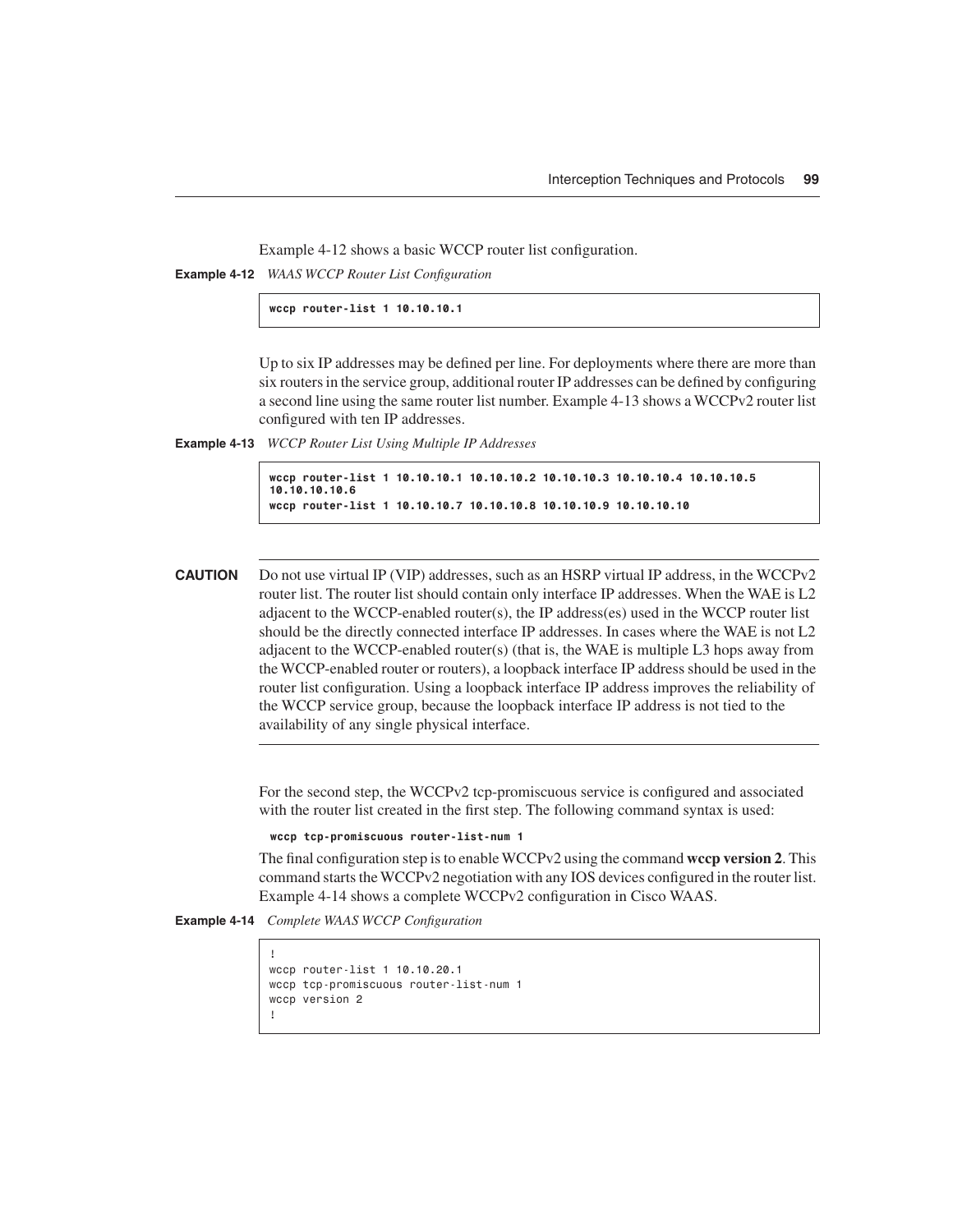The IOS WCCPv2 configuration involves two steps. First, the WCCPv2 services are configured in global configuration mode. The WCCPv2 services in IOS are configured using the numeric service ID, as opposed to the service name used on the WAAS configuration. Example 4-15 shows the tcp-promiscuous services configured in IOS.

**Example 4-15** *Cisco IOS WCCP Global Configuration*

*! ip wccp 61 ip wccp 62 !*

The second step involves configuring WCCPv2 redirection on each interface through which client and server data passes. Unless you are using the WCCPv2 negotiated return egress method discussed later in this chapter, WCCPv2 redirection should never be configured on the interface connecting to the WAE. Interception is configured in either the inbound or outbound direction. When using outbound redirection, the **ip wccp redirect exclude in** command must be configured in the interface connecting to the WAE. This prevents traffic coming into the WCCPv2 server (router) from being re-intercepted, which would cause a redirection loop. Example 4-16 demonstrates a complete IOS WCCPv2 configuration, including the use of the **ip wccp redirect exclude in** command.

**Example 4-16** *Complete Cisco IOS WCCP Configuration* 

```
!
ip wccp 61
ip wccp 62
!
ip cef
!
interface Serial0/0
 bandwidth 1536 
 no ip address
 encapsulation frame-relay
!
interface Serial0/0.100
 ip add 10.88.80.18 255.255.255.252
  ip wccp 61 redirect out
 ip wccp 62 redirect in
 frame-relay interface-dlci 100
!
interface GigabitEthernet0/0
 no ip address
 duplex auto
 speed auto
!
interface GigabitEthernet0/0.1
  description ** Branch Client VLAN **
  encapsulation dot1q 10
```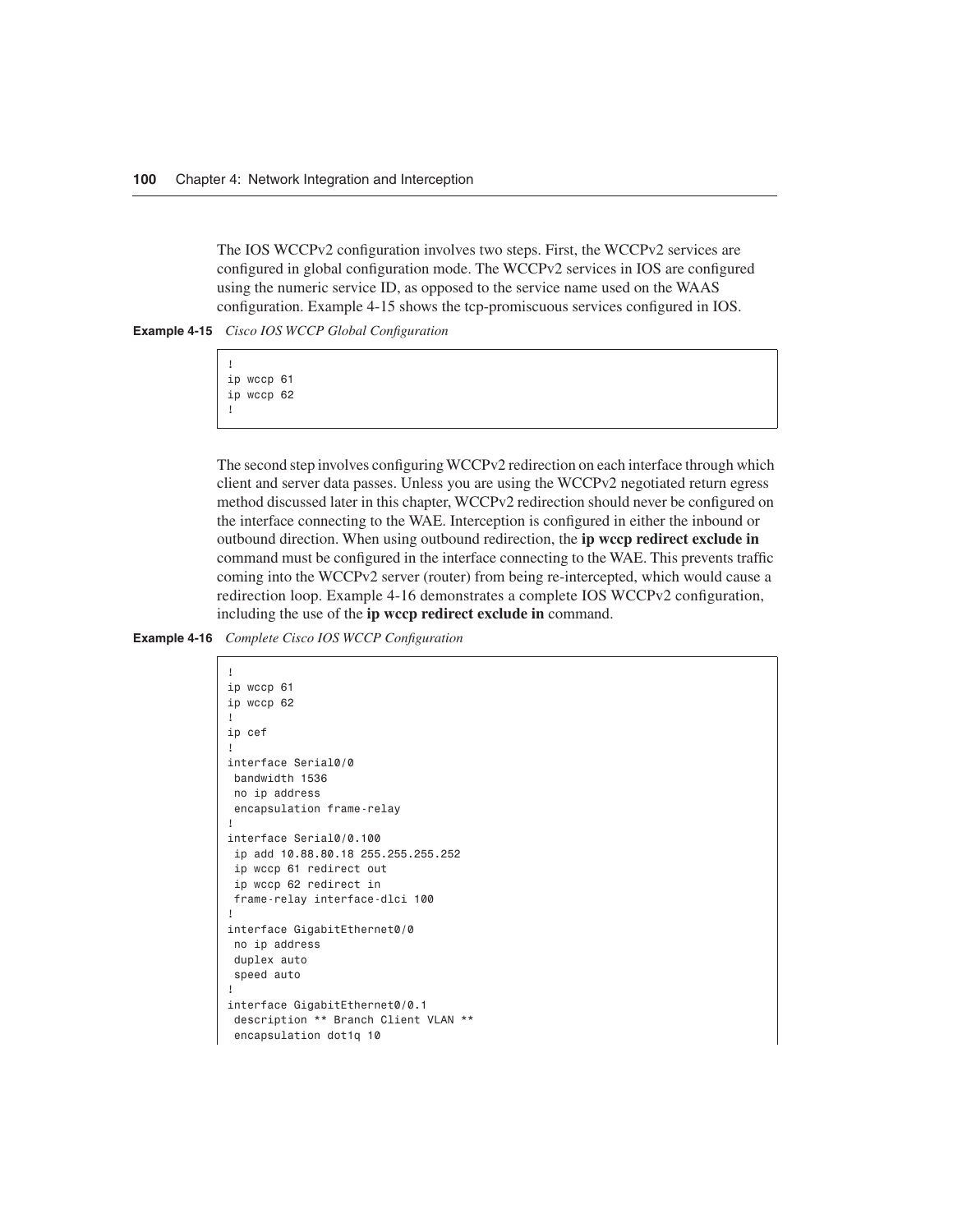**Example 4-16** *Complete Cisco IOS WCCP Configuration (Continued)*

```
 ip address 10.10.10.1 255.255.255.0
!
interface GigabitEthernet0/0.20
 description ** Branch WAE VLAN **
 ip address 10.10.20.1 255.255.255.0
 ip wccp redirect exclude in
!
end
```
Note that the **ip wccp redirect exclude in** command is configured on the subinterface connecting to the WAE. This is required because outbound redirection is used on the serial interface connecting to the WAN. An alternative configuration is shown in Example 4-17.

**Example 4-17** *Cisco IOS WCCP Configuration Using Inbound Redirection*

```
!
ip wccp 61
ip wccp 62
!
ip cef
!
interface Serial0/0
 bandwidth 1536 
 no ip address
 encapsulation frame-relay
!
interface Serial0/0.100
 ip add 10.88.80.18 255.255.255.252
 ip wccp 62 redirect in
 frame-relay interface-dlci 100
!
interface GigabitEthernet0/0
 no ip address
 duplex auto
 speed auto
!
interface GigabitEthernet0/0.1
 description ** Branch Client VLAN **
 encapsulation dot1q 10
 ip address 10.10.10.1 255.255.255.0
 ip wccp 61 redirect in
!
interface GigabitEthernet0/0.20
 description ** Branch WAE VLAN **
 ip address 10.10.20.1 255.255.255.0
!
end
```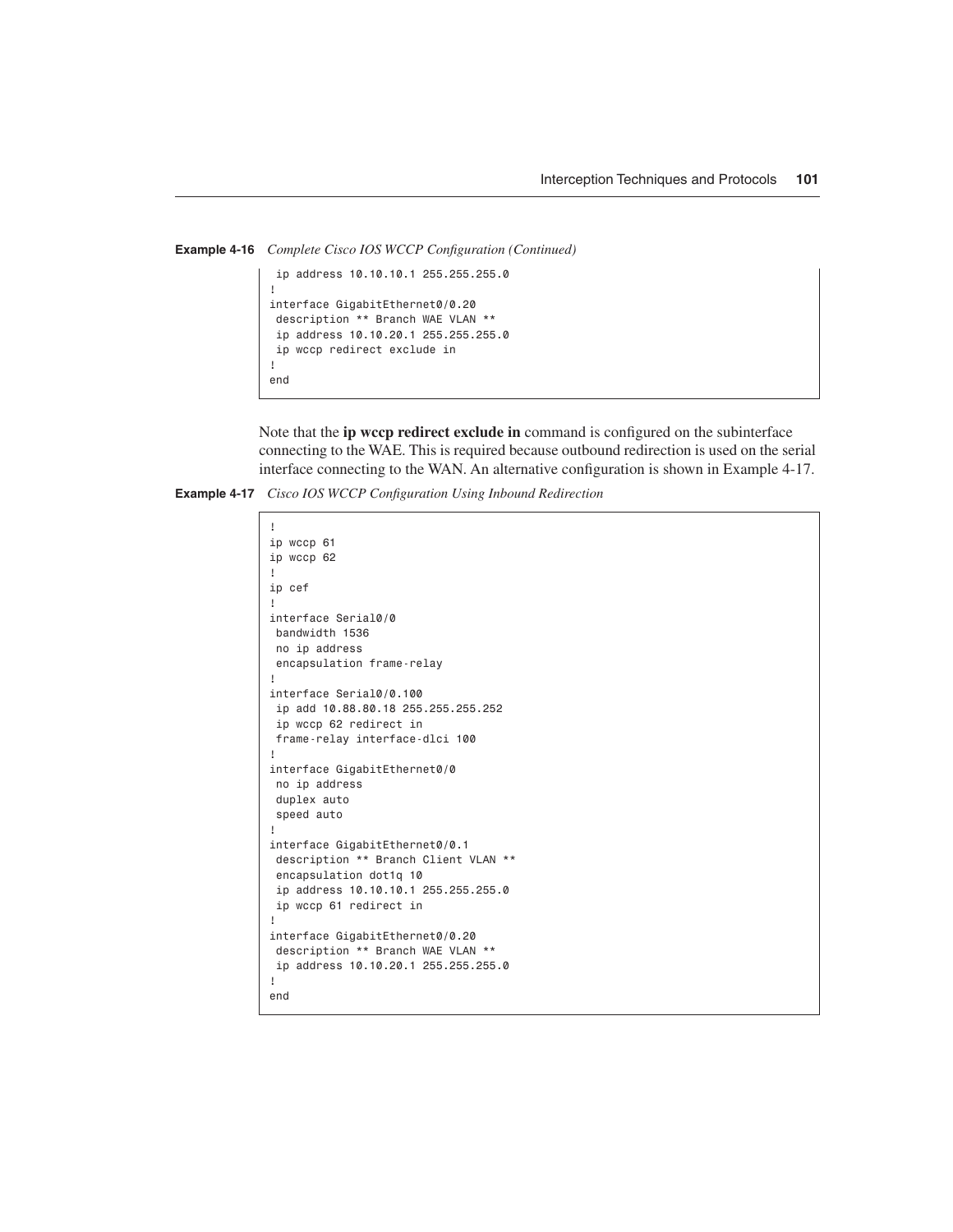This example uses inbound redirection on the interface connecting to the client subnet and the serial interface connecting to the WAN. Because outbound redirection is not used, the **ip wccp redirect exclude in** command is not required on the interface connecting to the WAE.

#### Hardware-Based Platforms

In addition to running WCCPv2 on software-based IOS platforms such as the Cisco Integrated Services Router (ISR), WCCPv2 is supported on Cisco Catalyst Series switches. At the time of this writing, the Cisco Catalyst Series switches listed in Table 4-3 support WCCPv2 for use with Cisco WAAS.

#### **Table 4-3** *Cisco Catalyst Platforms Supporting WCCPv2 with WAAS*

| Catalyst 3560/3750    |
|-----------------------|
| Catalyst 4500/4900    |
| Catalyst 6500, Sup2   |
| Catalyst 6500, Sup32  |
| Catalyst 6500, Sup720 |

With the exception of the Catalyst 6500 with a Sup720, the hardware-based platforms require L2 forwarding and mask assignment for all of the redirection to happen in hardware. The Sup720 is capable of performing GRE forwarding in hardware, but still requires mask assignment for hardware acceleration. In addition to the requirements for forwarding and assignment methods, only inbound WCCPv2 redirection should be used on hardware-based platforms. In fact, the Catalyst 3560/3750 and 4500/4900 only support inbound redirection. While it is possible to configure outbound redirection on the Catalyst 6500 platform, it is not recommended because it causes the first packet for every redirected connection to be processed in software by the MSFC. Likewise, using the **ip wccp redirect exclude in** command on a Catalyst 6500 causes the first packet for every flow entering the interface to be processed by the MSFC and switched in software. However, because inbound redirection is the recommendation for hardware-based platforms, this command is not required.

The following configuration guidelines should be followed to ensure WCCPv2 redirection on hardware-based platforms is handled completely in hardware:

- Use L2 forwarding instead of GRE forwarding.
- Always use mask assignment.
- Only use inbound redirection.
- Do not use the **ip wccp redirect exclude in** command.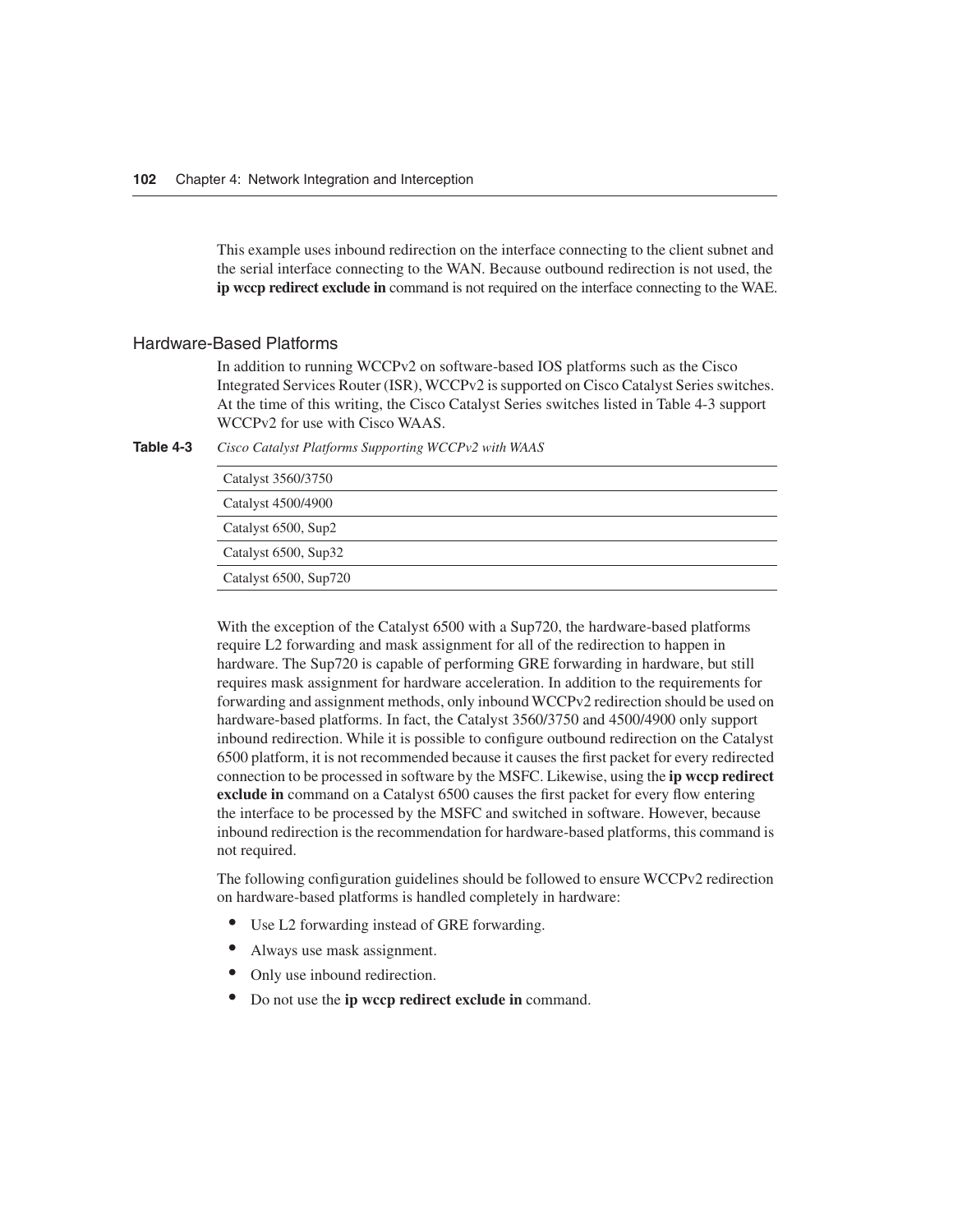The L2 forwarding and mask assignment options are configured as part of the service definition in WAAS. These capabilities are advertised to the WCCPv2-enabled IOS devices when a WAE first joins the service group. Example  $4-18$  demonstrates the WAAS WCCP $v^2$ configuration with the L2 forwarding and mask assignment options.

**Example 4-18** *WCCP Configuration Using L2 Forwarding and Mask Assignment*

```
!
wccp router-list 1 10.10.20.1
wccp tcp-promiscuous router-list-num 1 l2-redirect mask-assign
l2-redirect mask-assignwccp version 2
!
```
Unlike the hash algorithm used with hash assignment, the mask used for mask assignment is configurable. As mentioned previously in this chapter, the default mask used by WAAS is 0x1741. The default mask is applied to the source IP address for service group 61 and is applied to the destination IP address for service group 62. Depending on the IP addressing used in your environment, you may want to change the default mask to provide for better load distribution among the WAEs in a service group. The default mask is changed on the WAE using the following command syntax:

#### *wccp tcp-promiscuous mask src-ip-mask 0-4261412864*

The configured mask is applied to service group 61. Service group 62 mirrors the configuration and cannot be configured separately. Example 4-19 shows using a nondefault mask with WCCPv2.

#### **Example 4-19** *Custom WCCP Mask*

```
!
wccp router-list 1 10.10.20.1
wccp tcp-promiscuous mask src-ip-mask 0xf
wccp tcp-promiscuous router-list-num 1 l2-redirect mask-assign
wccp version 2
!
```
### **Policy-Based Routing**

Policy-based routing (PBR) provides another alternative for transparent interception with WAAS, although it is less commonly deployed than WCCPv2 and inline interception. PBR can be used in situations where customers are unable to run WCCPv2 or inline interception. PBR can also be used in conjunction with a content switch, such as the Cisco Application Control Engine (ACE), to provide transparent interception and load balancing for largescale data center deployments. Deployment examples using PBR for transparent interception are provided in Chapters 5 and 6.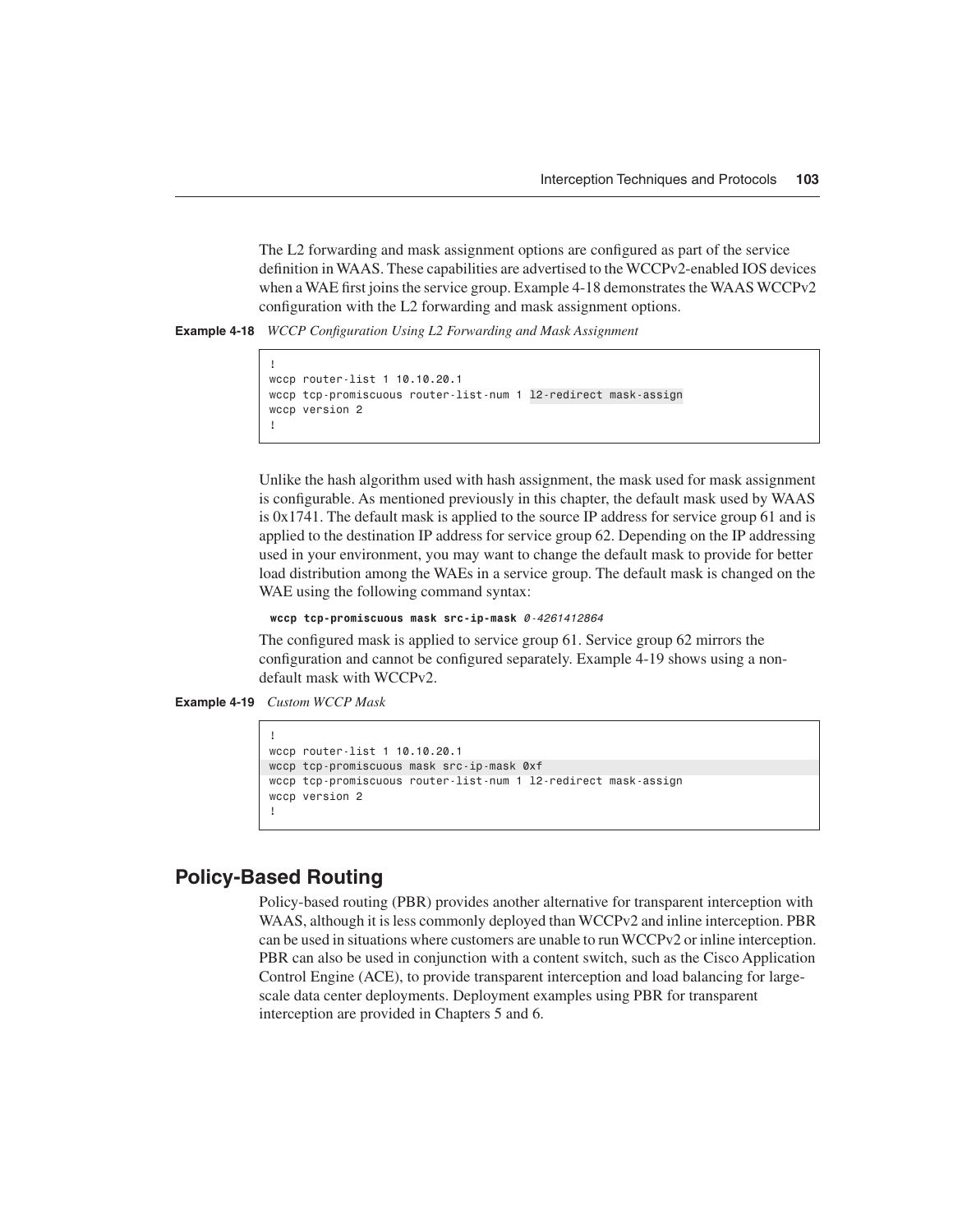PBR functions in a similar manner to WCCPv2, in that a router/switch running Cisco IOS is configured to intercept interesting traffic and redirect it to a WAE. Unlike WCCPv2, no configuration is required on the WAE to support interception using PBR. The following configuration steps are required for a basic PBR configuration:

- **Step 1** Create an access list to define interesting traffic for redirection.
- **Step 2** Create a route map that matches the ACL created in Step 1 and sets an IP next-hop address of the target WAE.
- **Step 3** Apply the route map to interfaces through which client and server traffic traverses.

Example 4-20 demonstrates a basic PBR configuration used for redirecting all TCP traffic to a single WAE.

**Example 4-20** *PBR Configuration* 

```
!
ip cef
!
access-list 199 permit tcp any any
!
route-map WAAS-INTERCEPT 10
 match ip address 199
 set ip next-hop 10.10.20.5
!
interface Serial0/0
 bandwidth 1536 
 no ip address
 encapsulation frame-relay
!
interface Serial0/0.100
 ip add 10.88.80.18 255.255.255.252
  ip policy route-map WAAS-INTERCEPT
  frame-relay interface-dlci 100
!
interface GigabitEthernet0/0
 no ip address
 duplex auto
 speed auto
!
interface GigabitEthernet0/0.1
 description ** Branch Client VLAN **
  encapsulation dot1q 10
  ip address 10.10.10.1 255.255.255.0
 ip policy route-map WAAS-INTERCEPT
!
interface GigabitEthernet0/0.20
 description ** Branch WAE VLAN **
```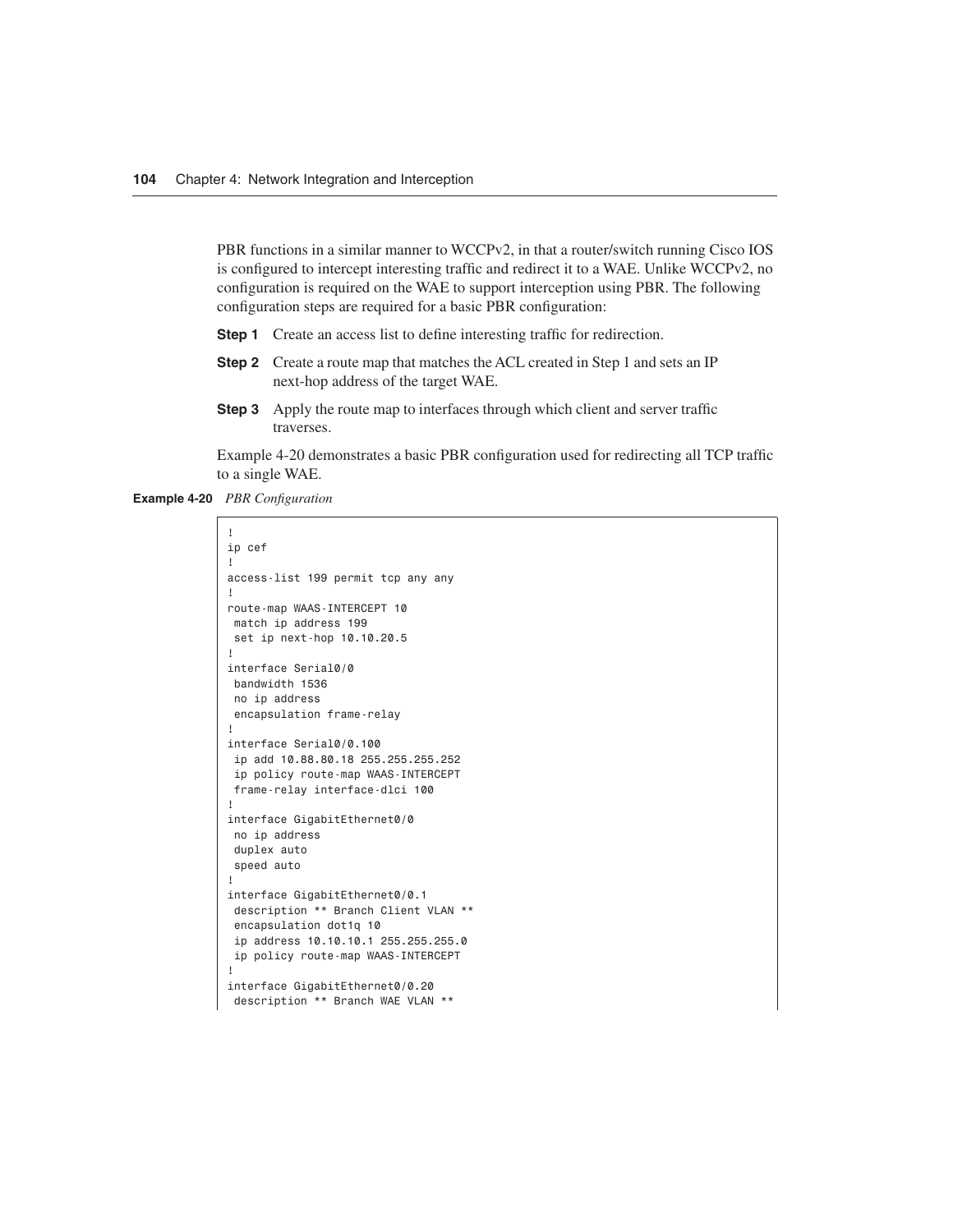**Example 4-20** *PBR Configuration (Continued)*

```
 ip address 10.10.20.1 255.255.255.0
!
end
```
Because PBR evaluates only traffic entering an interface, the route map entries are configured on both the client and server-facing interfaces. This is the equivalent of using only inbound redirection with WCCPv2. The **set ip next-hop** command in the route map is configured with the IP address of the WAE. By default, PBR does not validate to availability of the IP address specified as the next-hop address. As long as the next-hop address exists in the routing table, the route map entry will be applied. On software-based platforms (ISR, and so forth), Cisco Service Assurance Agent (SAA) can be used to track the availability of the next-hop IP address. If the next-hop address becomes unreachable, traffic matching the route map entry is forwarded normally using the routing table. However, this capability does not currently exist on hardware-based platforms.

Other difference between WCCPv2 and PBR is that PBR does not perform automatic load distribution and failover when multiple WAEs exist. The first next hop IP address configured in the route map is used until it becomes unavailable. Only at that point is traffic redirected to a secondary next hop IP address in the route map. Chapters 5 and 6 provide examples of PBR deployments that include next hop availability tracking using SAA and load distribution among multiple WAEs.

#### **Inline Interception**

An alternative to the various off-path interception mechanisms is to place the WAE physically inline between two network elements, such as a WAN access router and localarea network (LAN) switch. Figure 4-13 shows a basic topology with the WAE deployed physically inline.

**Figure 4-13** *WAE Physical In-Path Deployment*

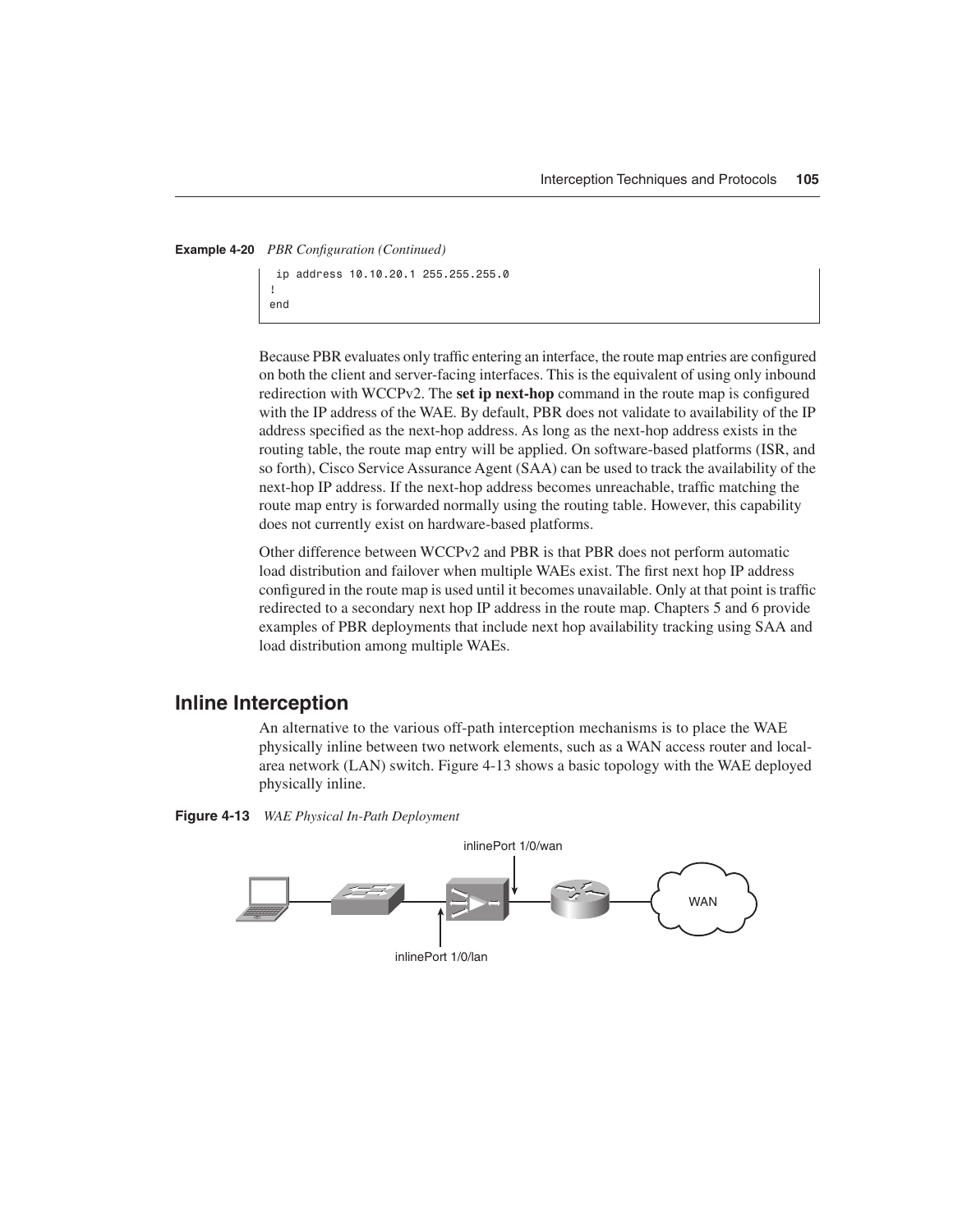Physical inline interception is an attractive option for situations where it is not possible or ideal to run WCCPv2. It is also possible that the networking equipment at a site is provided and managed by a managed service provider (MSP). The MSP may not be able to configure or support a WCCPv2 solution on the managed devices.

To support physical inline interception, the WAE requires a separate inline module. The inline module is a 4-port, fail-to-wire NIC that supports two separate inline groups. Each inline group has a synchronous pair of inline ports that interconnect two network elements. Traffic entering one inline port is optimized by WAAS (when applicable) and switched out the opposite inline port in the same group. The inline group functions like a transparent Layer 2 bridge.

By providing two inline groups on a single module, the WAE can support designs where multiple paths out of a site exist for redundancy and load sharing. Each unique path is connected to the WAE through a separate inline group. Figure 4-14 shows a sample remote site topology with multiple WAN routers and a single WAE deployed with inline interception.





As the arrows in Figure 4-14 indicate, traffic can enter or leave the site through either router. Even though the same flow enters the site through one inline group and exits the site through another inline group, the connection will still be optimized. The optimized connection state is not tied to a physical interface, but is tracked for the WAE as a whole independent of the interfaces traversed by the traffic.

Each inline group functions in one of two operating modes:

- **Intercept operating mode:** Traffic entering the inline group is evaluated against the Application Traffic Policy (ATP) for optimization.
- **Bypass operating mode:** All traffic entering the inline group is bridged without any optimization.

The bypass operating mode is designed to allow the WAE to continue passing traffic if the WAE looses power. A keepalive mechanism between the network drivers and the inline module is used to determine if the WAE is functioning properly and can optimize connections.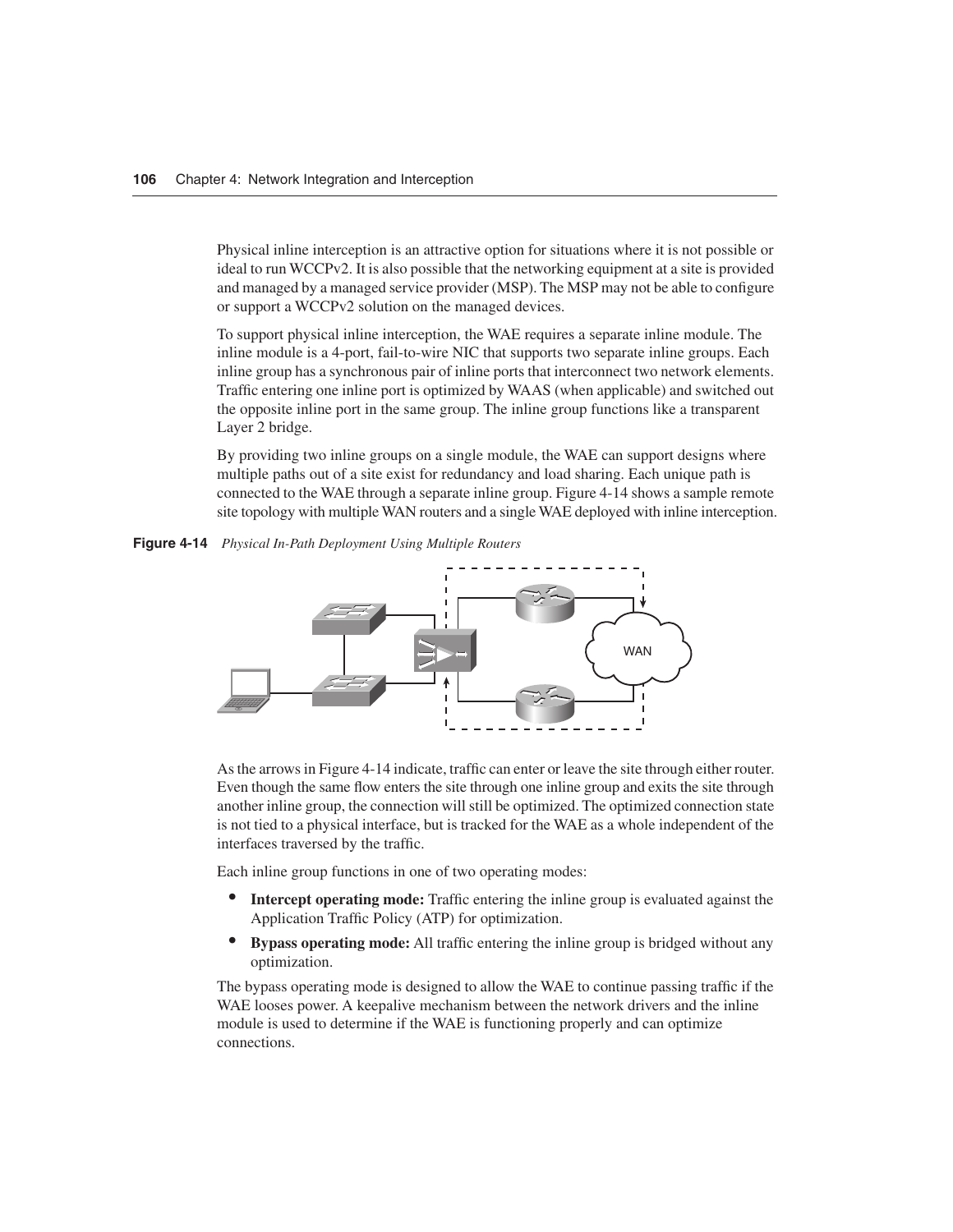The keepalive frequency is configurable between 1 and 10 seconds. The default failover timer is set to 3 seconds. The transition between intercept operating mode and bypass operating mode does cause a momentary loss of line protocol. If one or more of the inline ports are connected to a LAN switch, this transition in interface state can cause the Spanning Tree Protocol (STP) recalculation. To prevent the STP calculation from interrupting traffic forwarding, the switchport connected to the inline module on the WAE should have the STP PortFast feature enabled. Failure of a single inline port in the group is propagated to the other port in the group. For example, if the LAN0 port in InlineGroup 1/0 goes down, the WAE will take down line protocol on the WAN0 port in the same inline group. This propagation of interface state between the ports in the same inline group prevents situations where adjacent devices connected to an operational InlinePort believe the network path to be online and usable, when in reality the connection on the other side of the WAE is unavailable.

When a WAE is deployed physically inline, all traffic between the two network elements will be seen by the WAE. Non-TCP traffic is bridged through the inline module without modification. In addition, packets associated with a connection that was first seen on the opposite inline port in a group are bridged. This type of traffic flow is common when a WAE is deployed inline on a trunk between a router and LAN switch. If the router is providing routing for traffic going between VLANs locally, it is possible for traffic to traverse the inline module twice. Figure 4-15 shows an example of this type of traffic flow.

**Figure 4-15** *Physical In-Path Deployment with One-Armed Routing*



The inline module also supports 802.1Q trunk connections between the two network elements. An added benefit to using the inline module is the ability to define which VLANs are evaluated for interception. Traffic that is received by the inline module tagged with a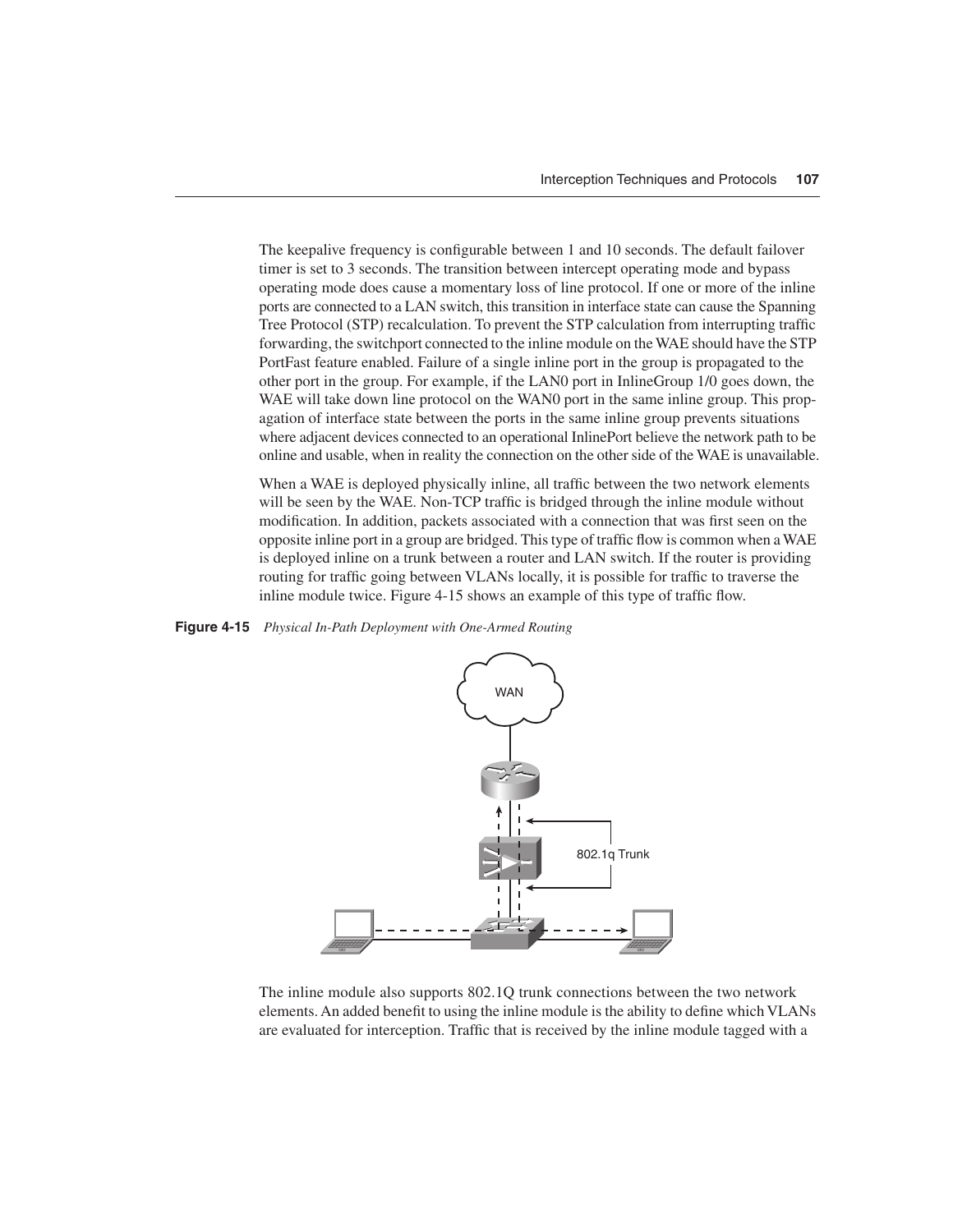VLAN ID that is excluded from interception will be bridged without any optimization. This capability is supported only for tagged VLANs. Traffic received by the inline module on untagged VLANs will be intercepted and evaluated against the ATP for optimization and acceleration. By default, TCP traffic received on all VLANs is intercepted and evaluated against the ATP. VLANs can be excluded or included for interception using the following commands:

*no inline vlan all inline vlan 100*

Example 4-21 shows the resulting InlineGroup configuration.

**Example 4-21** *WAE InlineGroup Configuration*

```
!
interface InlineGroup 1/0
 inline vlan all
 no inline vlan native,0-99,101-4095
 exit
!
```
There are different sequences of the inline CLI command that will result in the same VLAN filter being applied. For example,

```
inline vlan all
no inline vlan 100
```
results in all VLANs except for 100 being intercepted. But so does the following:

```
inline vlan native
inline vlan 0-4095
no inline vlan 100-110
inline vlan 101-200
```
In terms of VLAN assignment, the most permissive command takes precedence. If the inline group is already configured with **inline vlan all**, then you need to selectively remove VLANs from interception or remove all VLANs and selectively add individual VLANs back for interception.

When an inline group is in bypass operating mode, a physical cross-connect is enabled between the two ports in the inline group. This behavior essentially creates a crossover cable between the two network elements. In cases where the two network elements are unable to communicate using a crossover cable, line protocol will not be restored when the inline group is in bypass operating mode. This is generally a nonissue when the switchport that the LAN InlinePort is connected to supports automatic medium-dependent interface crossover (MDIX). MDIX allows the switchport to automatically detect the pinouts of the cables used to connect two devices. In cases where the switchport does not support this capability, the cabling guidelines outlined in Table 4-4 should be followed.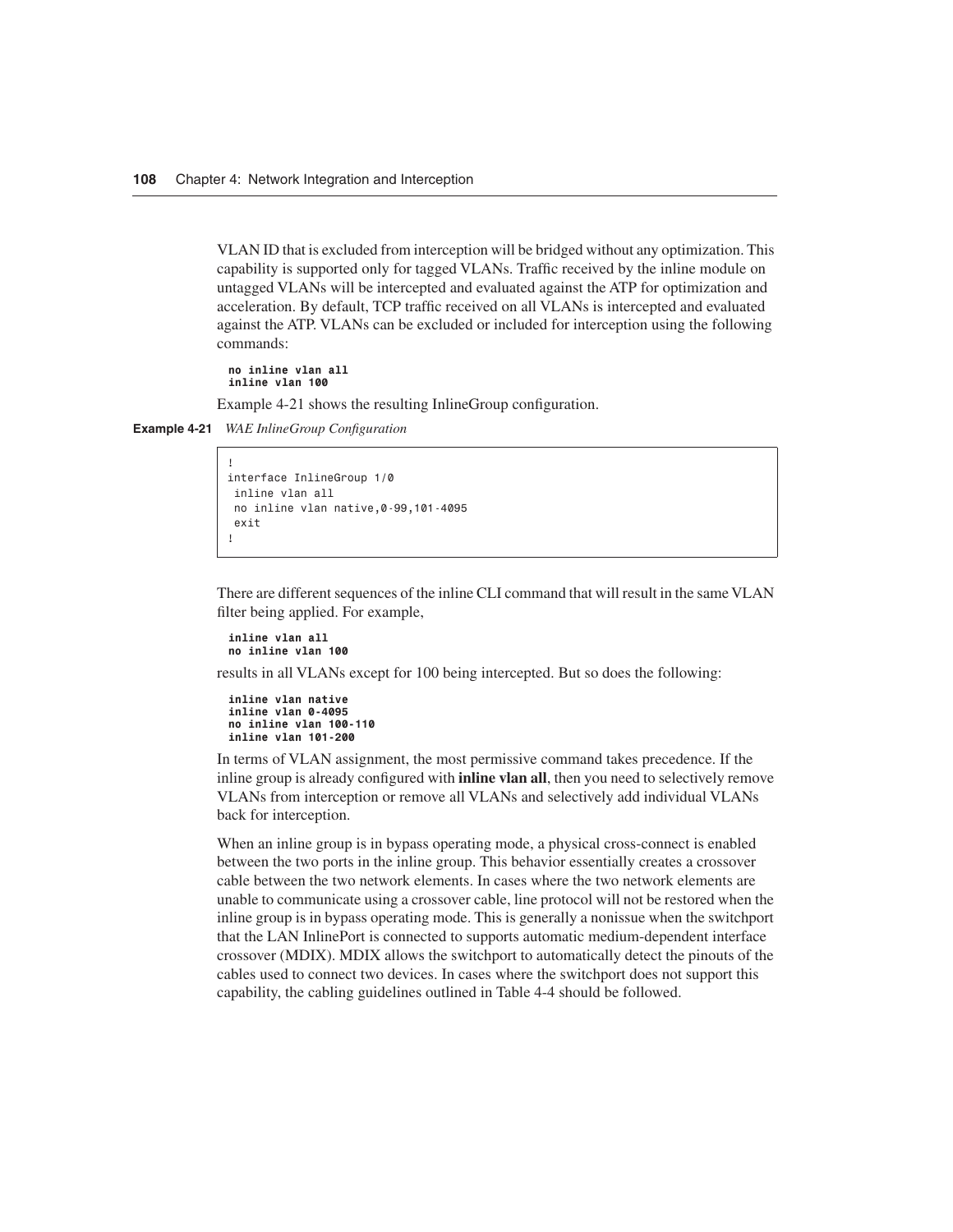| <b>Connection</b>         | <b>Required Cable</b> |
|---------------------------|-----------------------|
| Switch to switch (no WAE) | Crossover             |
| Switch to router (no WAE) | Straight-through      |
| Router to router (no WAE) | Crossover             |
| Switch to WAE             | Straight-through      |
| WAE to switch             | Crossover             |
| Switch to WAE             | Straight-through      |
| WAE to switch             | Straight-through      |
| Router to WAE             | Straight-through      |
| WAE to router             | Straight-through      |
| WAE to WAE                | Crossover             |

**Table 4-4** *WAE Inline Module Cabling Guidelines*

#### **Content Switching**

Content switching is the final interception mechanism discussed in this chapter. Content switches have traditionally provided load-balancing services for servers, firewalls, and content caches. Within the context of WAAS, content switching provides dedicated hardware for intercepting and load balancing connections across a farm of WAEs. Using content switches for transparent interception with WAAS is useful for large data center deployments, complex topologies, and integration with other advanced features such as application protocol optimization and SSL-offload. In addition, customers with existing content switching deployments can leverage their experience and investments in content switches for transparent interception with WAAS. The Application Control Engine is the Cisco content switch that will be discussed in this section. Deployment and configuration examples for integrating ACE with Cisco WAAS are provided in Chapter 6.

#### Application Control Engine

The Cisco Application Control Engine (ACE) module is a service module for the Cisco Catalyst 6500 series switches and Catalyst 7600 series routers. ACE provides intelligent load balancing and security services for enterprise applications and network devices. ACE can be used in a large-scale data center environment to transparently intercept and load balance connections for WAAS. The following are some of the key performance characteristics of Cisco ACE:

- Up to 16 Gbps of throughput and 345,000 connections per second per module
- Up to 4 million concurrent connections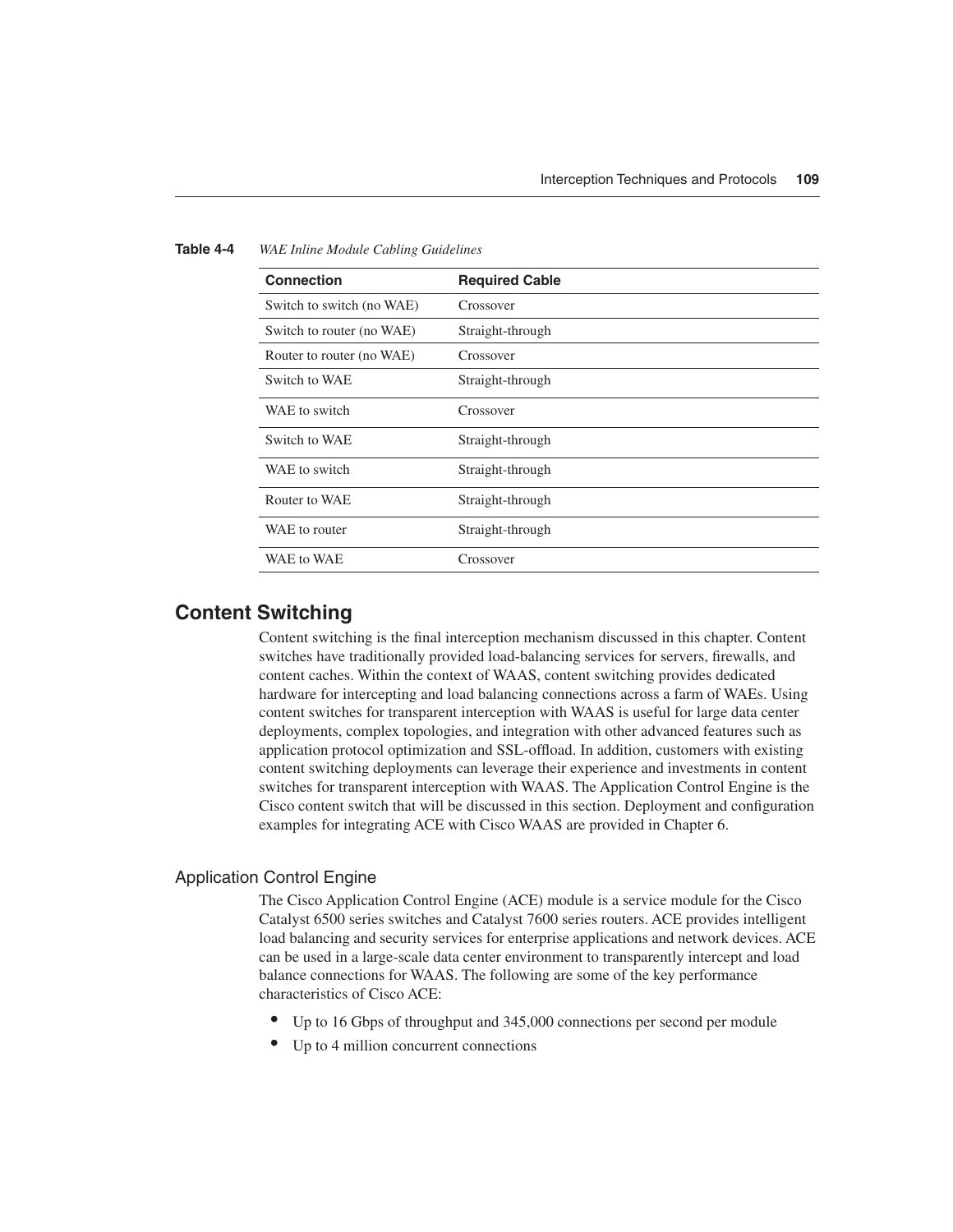- Support for up to 250 virtual partitions, allowing customers to create virtual ACE modules using a single hardware module
- Up to 16,000 real servers, which when used with Cisco WAAS provides nearly infinite scalability
- High availability and scalability by using up to four ACE modules in the same Catalyst 6500 chassis or across multiple chassis

There are two common deployment models for integrating ACE into the network infrastructure: bridge mode and routed mode.

In bridge mode, ACE is used to merge two VLANs together. In order for traffic to pass between the two VLANs, it must pass through the ACE module. As traffic passes through the ACE module, it is evaluated against the configured service policies to determine whether or not it should be acted upon. The IP subnet used on the bridged VLAN is the same. Figure 4-16 shows an ACE module deployed using bridge mode.





The WAN-facing VLAN in Figure 4-16 is referred to as the client-side VLAN. The VLAN facing the data center resources is referred to as the server-side VLAN. As traffic enters the client-side VLAN, it is evaluated against the configured service policy. Traffic matching the service policy is redirected to a WAE, which has a dedicated VLAN interface configured on the ACE module. Traffic egressing the WAE comes back into the ACE module, where it is switched out the server-side VLAN toward the origin server.

In contrast to bridge mode, deploying ACE in routed mode allows for traffic to be routed between two different IP subnets. Using this deployment model, the client and server-side VLANs are on different IP subnets. Because the ACE module is a Layer 3 hop, traffic must be directed to the ACE module through the routing configuration of the hosts or network infrastructure. Figure 4-17 shows an ACE module deployed using routed mode.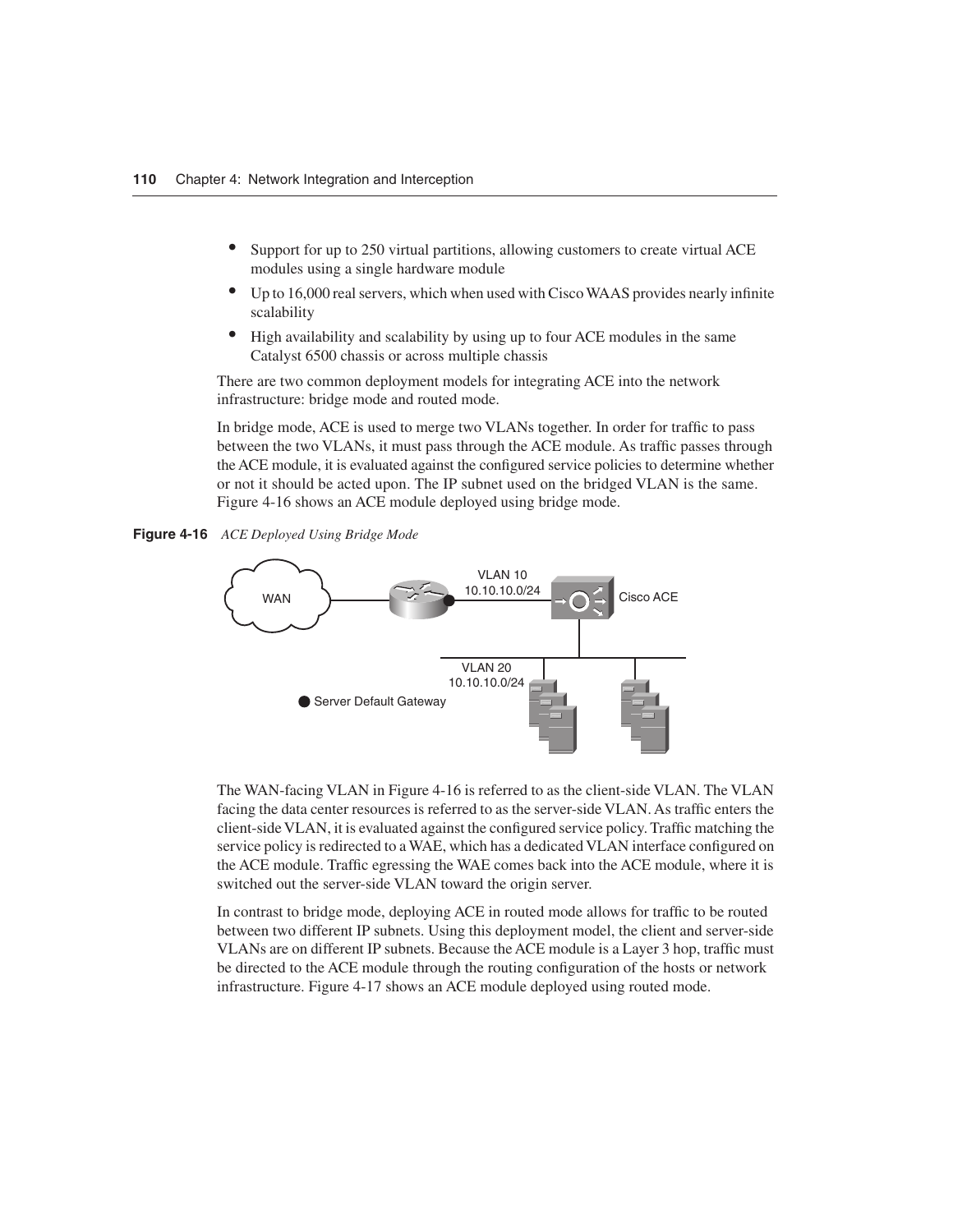

**Figure 4-17** *ACE Deployed Using Routed Mode*

ACE is typically deployed in conjunction with WAAS using transparent, or directed, mode. This means that the ACE module does not perform any Network Address Translation (NAT) of traffic passing through it.

## **Egress Methods for Intercepted Connections**

Cisco WAAS provides several options for handling egress traffic received on intercepted connections. These options allow for flexibility when determining where to integrate WAAS into the existing network infrastructure, and help preserve the original path selection for traffic flows. These deployment options, referred to as the egress methods for intercepted connections (EMIC), are discussed in detail in this section.

The first EMIC available in Cisco WAAS is IP forwarding. Egress traffic received on intercepted connections is forwarded based on the configuration of the local WAE routing table, which typically means that traffic is forwarded to the configured default gateway. In addition to supporting a single default gateway, WAAS supports up to 1024 static routes. Static routes are configured with a next hop IP address of a directly connected interface; recursive next hop IP addresses are not supported. Although it is possible to configure multiple static routes for the same destination, there is no support for equal-cost multipath (ECMP). Only a single route will be installed in the routing table at a time. It should be noted that traffic originating from the WAE itself will also use IP forwarding, regardless of the EMIC configuration. The IP forwarding EMIC is suited for very basic topologies where only a single egress path for traffic exists, or in situations where other EMICs are not supported.

For more complex topologies, the IP forwarding EMIC can lead to undesirable forwarding of traffic for intercepted connections. Take for example the topology shown in Figure 4-18. This example shows a remote office with multiple WAN routers connecting to diverse circuits. Traffic can enter or leave the site through either router. When multiple paths exist for traffic leaving a site, it is common for either HSRP or the Gateway Load Balancing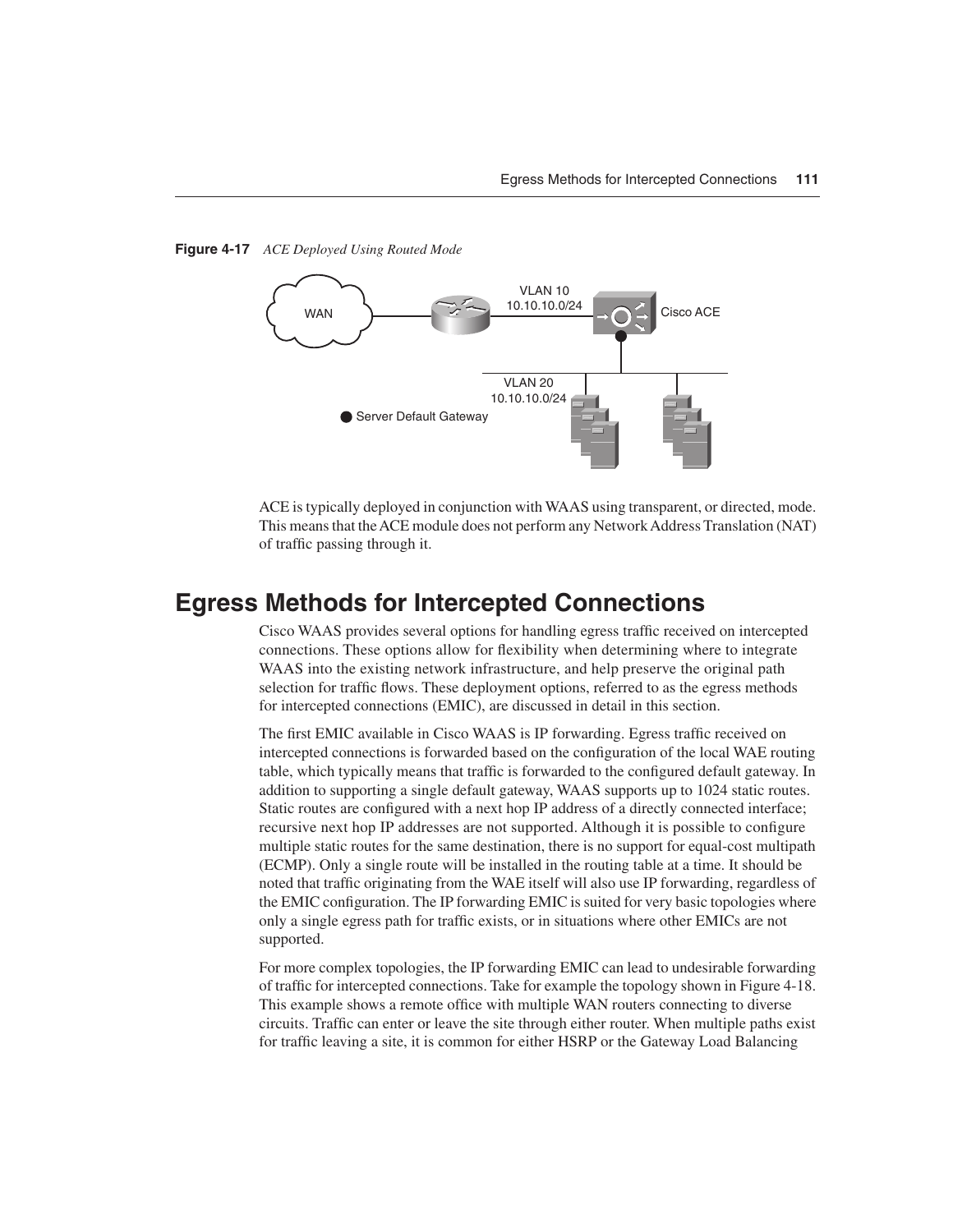Protocol (GLBP) to be used for default gateway redundancy. HSRP provides an active/ standby configuration based on a virtual IP (VIP) address. At any given point in time, a single VIP address is "active" on one of the routers. Hosts are configured with the HSRP VIP address as their default gateway, causing all traffic from those hosts to be forwarded to one of the two routers. In the case of GLBP, either router can be selected as the outbound path for a host, depending on the specific GLBP configuration. Because GLBP operates based on MAC addresses, a WAE running Cisco WAAS appears as a single host. This means that traffic egressing a WAE will also select one of the two routers to forward outbound traffic to. For deployments that use GLBP for default-gateway redundancy, the issue with IP forwarding is the most pronounced.

#### **Figure 4-18** *Branch Topology with Multiple Entry and Exit Points*



WCCP-Enabled Interface

You can see in the previous example how all egress traffic from the WAE is "pinned" to a single router. This can defeat the purpose of deploying GLBP in the first place, which is to distribute outbound traffic across both routers.

There are several options with WAAS for preserving the network path affinity originally chosen by the host system or network elements. The first two options leverage the WCCPv2 return mechanism. You'll recall from earlier in this chapter that the WCCPv2 return mechanism is used by WCCPv2 clients to handle bypass traffic by sending it back to the WCCPv2-enabled router that redirected it. Cisco WAAS has the ability to leverage the return method negotiated between the router and WAE for forwarding egress traffic from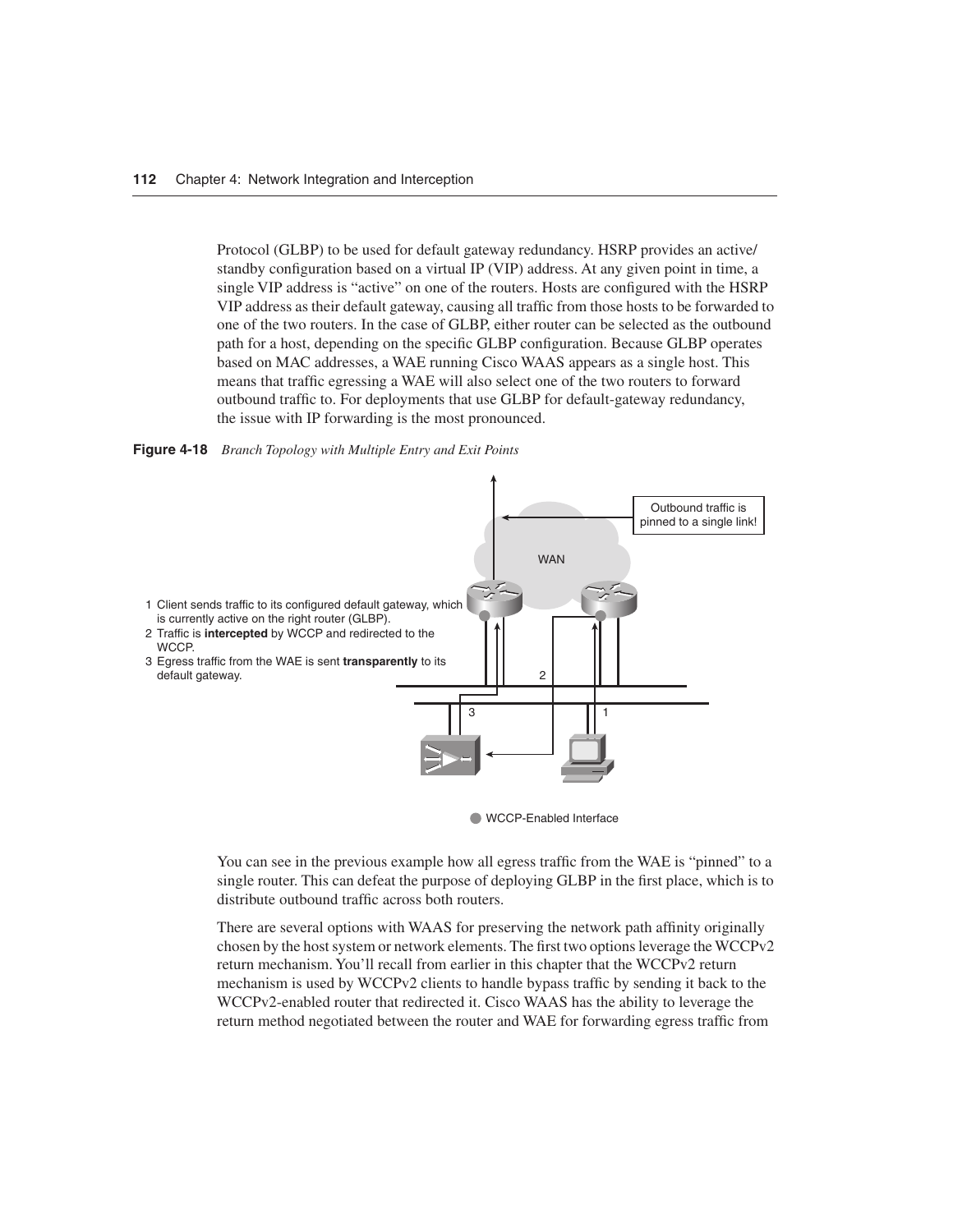the WAE. The following CLI command changes the default EMIC from IP forwarding to negotiated return:

#### *egress-method negotiated-return intercept-method wccp*

If GRE is the return method negotiated between the WAE and IOS, traffic received on optimized connections is encapsulated in a GRE header with a destination IP address of the WCCPv2 router ID and a source IP address of the WAE. When the WCCPv2-enabled IOS device receives the GRE-encapsulated packet, it removes the GRE header and forwards the packet normally. Because the GRE header uses a source IP address of the WAE, the IOS WCCPv2 process knows not to re-intercept the packet. This capability to return traffic to the IOS device that redirected it allows for the preservation of the original path selection made by the host or network infrastructure.

Another benefit of the GRE return method is that the WAE can reside on the same IP subnet with clients or servers that it optimizes connections for. This greatly simplifies branch deployments by removing the requirement for a separate subnet dedicated to the WAE. Figure 4-19 shows the same topology as Figure 4-18, except using the negotiated return EMIC instead of IP forwarding.

#### **Figure 4-19** *Branch Topology Using GRE Return EMIC*

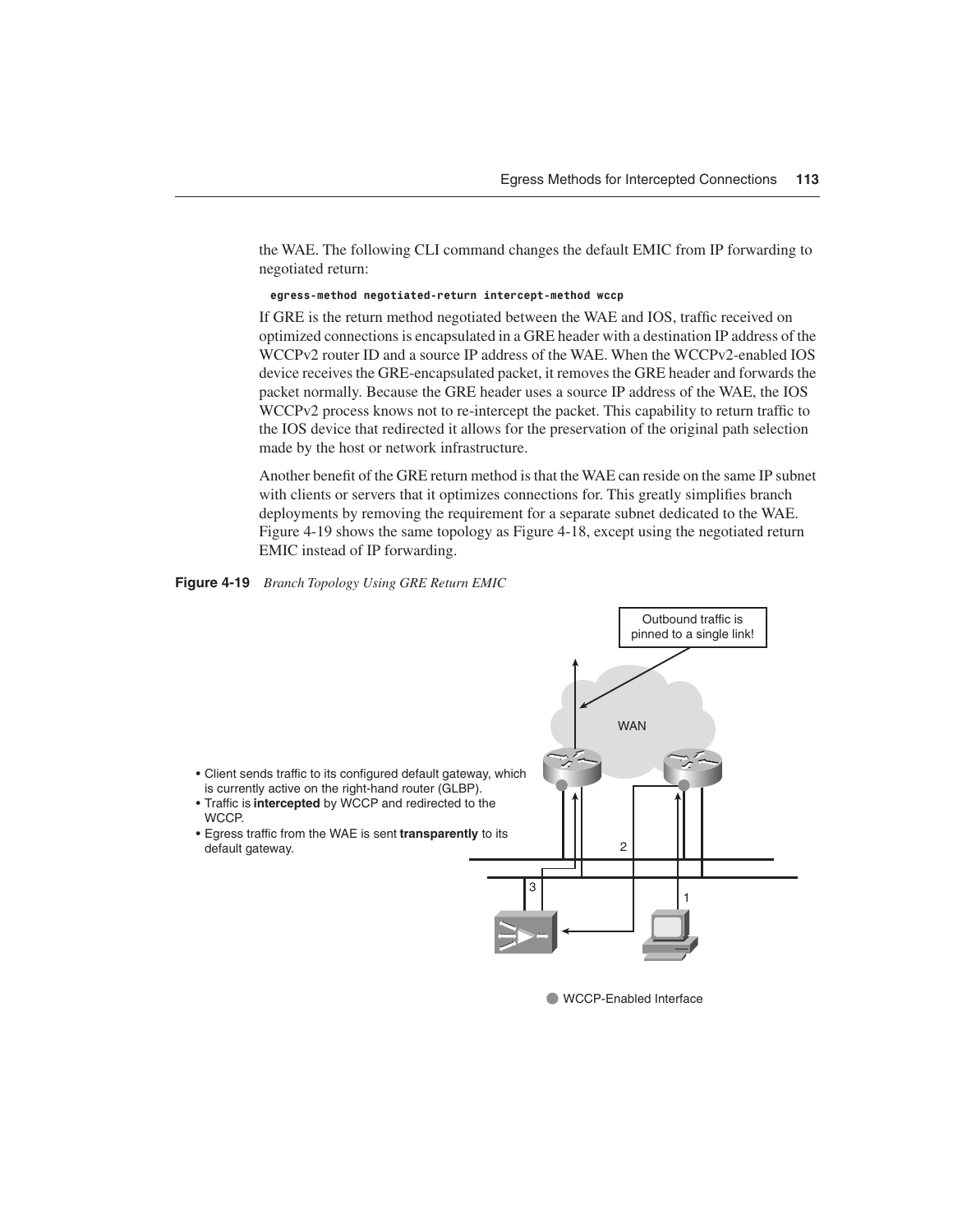## **Network Integration Best Practices**

The following network integration best practices are recommended for most WAAS deployments:

- **Leave the physical WAE interfaces set to auto-sense:** Because it is possible that some of your WAEs will be able to run at 1-Gbps speed, leaving all of the WAEs deployed set to auto-sense simplifies the configuration and deployment. In addition, an alarm will be raised in the Central Manager if an interface negotiates to half duplex.
- **Use EtherChannel for interface redundancy when both physical WAE interfaces connect to the same LAN switch:** Improve performance by providing 2X the available LAN bandwidth.
- **Use a standby interface for interface redundancy when both physical WAE interfaces connect to different LAN switches:** Increase WAE availability in the event of a problem with the primary interface or connected LAN switch.
- **Always configure a MD5 password for WCCP service groups:** Protect the integrity of the service group members by making sure that only authorized devices can join the service group.
- **Stick to inbound WCCP redirection:** Even on software-based platforms, inbound redirection is more efficient.
- **On hardware-based platforms, configure WCCP using the following guidelines:**
	- Use L2 forwarding instead of GRE forwarding.
	- Always use mask assignment.
	- Only use inbound redirection.
	- Do not use the **ip wccp redirect exclude in** command.
- **Only use the GRE return EMIC on software-based platforms (i.e. ISR routers):** Hardware-based platforms process GRE return traffic completely in software, which causes serious performance issues.
- **Run a recommended version of IOS for WCCP:** Tables 4-5 and 4-6 list the minimum recommended IOS versions when running WCCP with Cisco WAAS.

**Table 4-5** *Minimum IOS Recommendations: Software-Based Platforms*

| <b>Major Version</b> | <b>M</b> Train | <b>T</b> Train |  |
|----------------------|----------------|----------------|--|
| 12.1                 | 12.1(14)       | 12.1(3)T       |  |
| 12.2                 | 12.2(26)       | $12.2(14)$ T   |  |
| 12.3                 | 12.3(13)       | 12.3(14)T5     |  |
| 12.4                 | 12.4(10)       | 12.4(9)T1      |  |